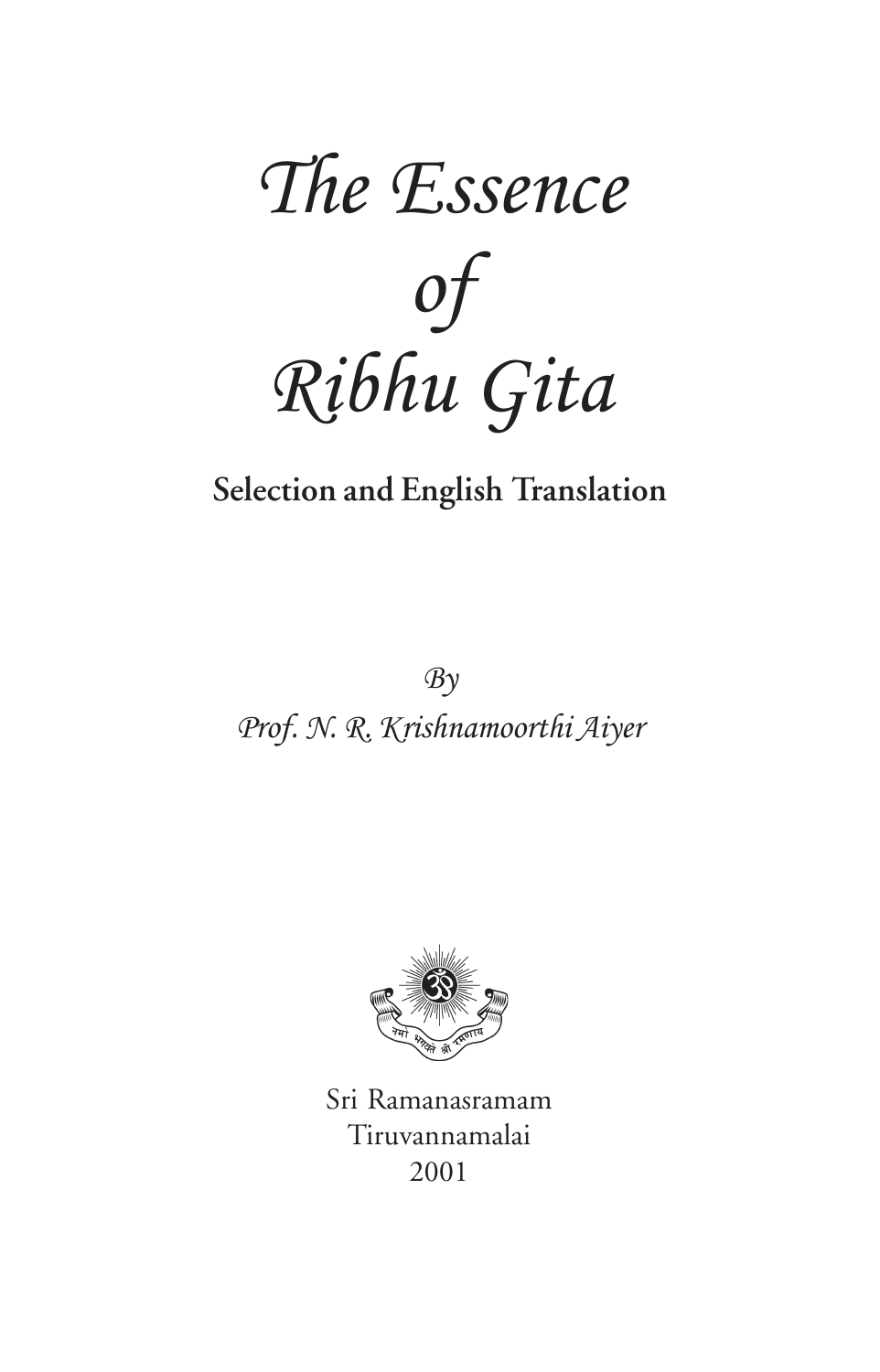© Sri Ramanasramam Tiruvannamalai

> Third Revised Edition: 2001 1000 Copies

CC No: 1071

ISBN: 81-88018-81-3

Price: Rs.

*Published by* V. S. Ramanan President, Board of Trustees Sri Ramanasramam Tiruvannamalai - 606 603 Tel: 37292/37200 email: alagamma@vsnl.com

*Designed and typeset at* Sri Ramanasramam

*Printed by* Kartik Printers Chennai 600 015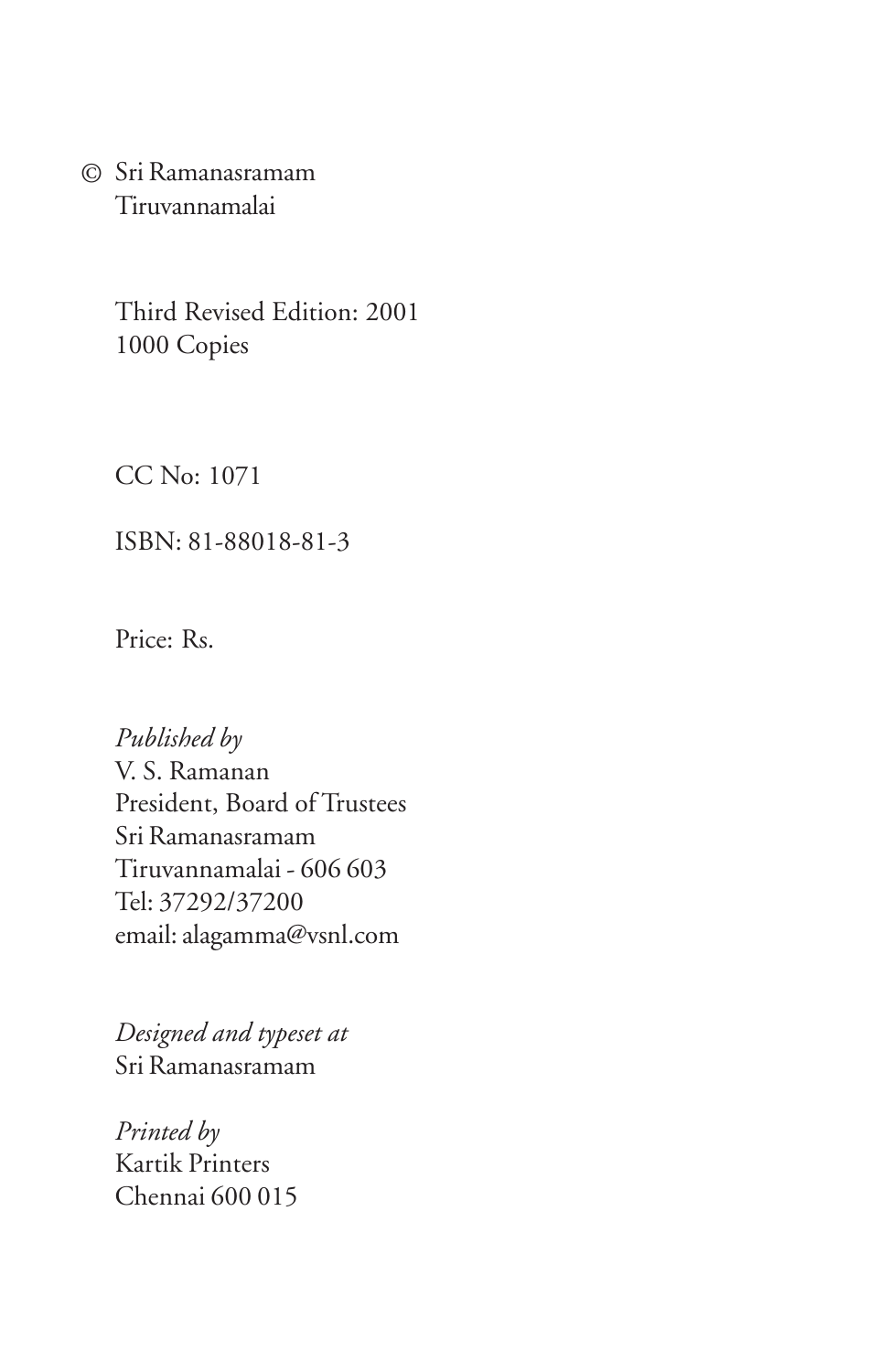#### **FOREWORD**

Sri Ramanasramam is happy to publish this brilliant English abridgement of a monumental work which Bhagavan Ramana refers to often in His *Talks*. It will be noted that the translator has included in his selection passages made familiar by Sri Bhagavan.

Bhagavan Ramana encouraged the translator to study the *Ribhu Gita* as his *sadhana*. Being a devout student of the classic text, and through the grace of His Master, he is fully competent to translate it. We are now fortunate to have this rare and beautiful translation in our midst.

Professor N.R. Krishnamoorthi Aiyer was the Head of the Department of Physics in the American College, Madurai. He was steeped in the objectivity of modern science and has had close contacts with a large section of enlightened American professors. He is thus a physicist with an appreciation for scientific precision and accuracy. Since he is an advanced spiritual adept as well, he is able to strike a remarkable equilibrium between science and spirituality, not just theoretically, but practically too.

Sincere aspirants owe a deep sense of gratitude to him for both the great precision and spiritual insight with which he has been able to capture the essence of the original text.

> V. GANESAN, *Managing Editor,* '*The Mountain Path'*

Ramanasramam, August 15, 1984.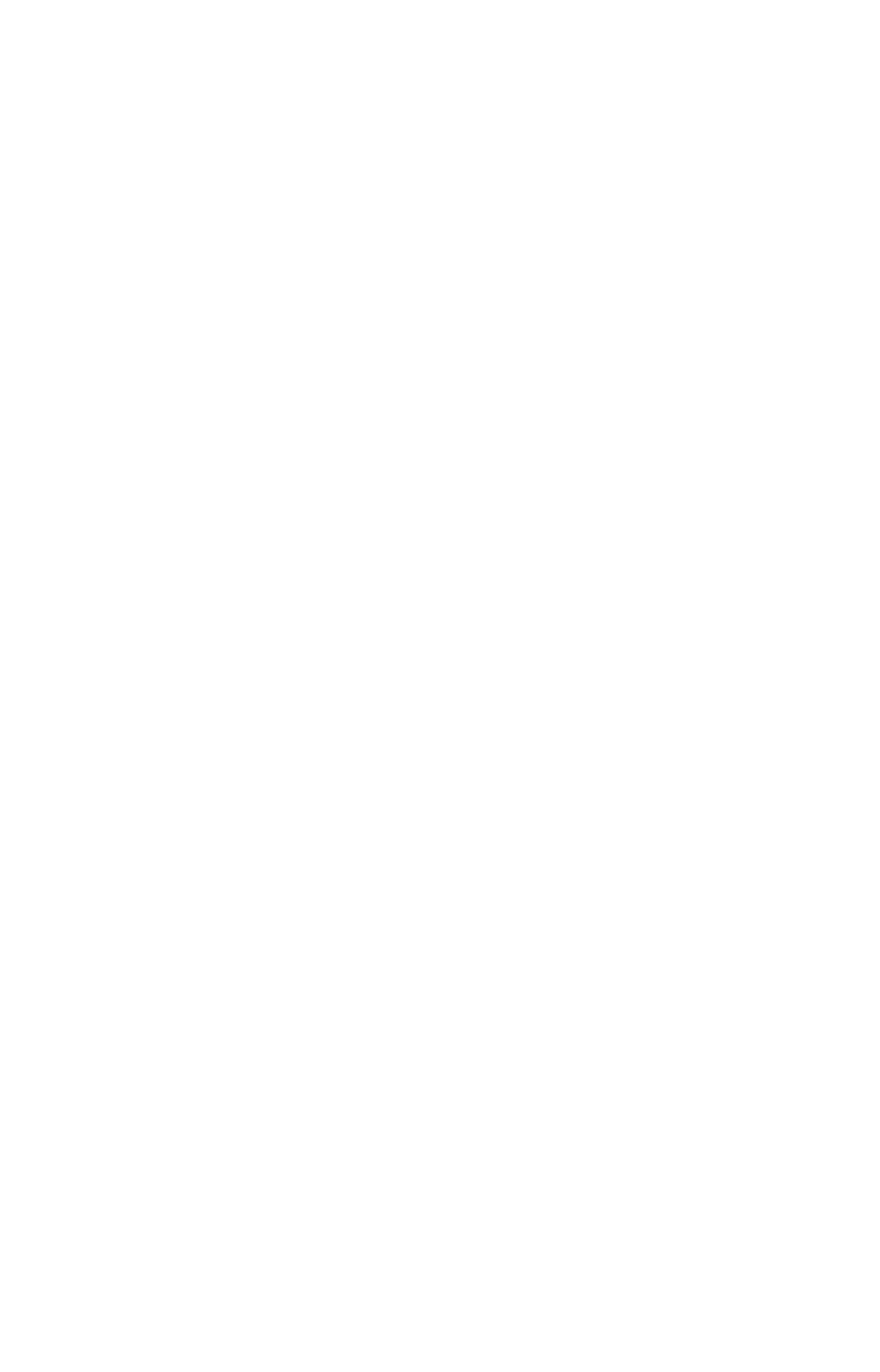#### **PREFACE**

The *Ribhu Gita* forms the sixth section of the Sanskrit work known as *Siva Rahasya.* It is the teachings of Lord Siva in Mount Kailas to His devotee Ribhu, from whom the *Gita* derives its name.

The *Ribhu Gita* was translated into Tamil verse by a Brahmin Vedic scholar of high repute, by name Bikshu Sastrigal who was also an accomplished scholar in Tamil. He translated the work under the name of Ulaganatha Swamigal, and because of his efforts attained renowned fame among the Tamil devotees of Siva.

The Tamil version is a free translation of the original Sanskrit text, consisting of 1,924 verses of such scintillating brilliance that Bhagavan Sri Ramana Maharshi recommended its recital as a strong support for spiritual *sadhana*. He used to say that the recital itself leads to spontaneous abidance in the Self.

The book presented herewith consists of 122 verses from the original Tamil work, being a free translation into English prose, conveying the essence of the original, rather than a mere mechanical word for word translation.

Reading of this English text alone will not be complete unless it is supported by vigorous *sadhana* with the help of a realised teacher, who has obtained firm abidance in Siva-Self by a life of devotion to Lord Siva. This aspect is stressed in some of the verses selected.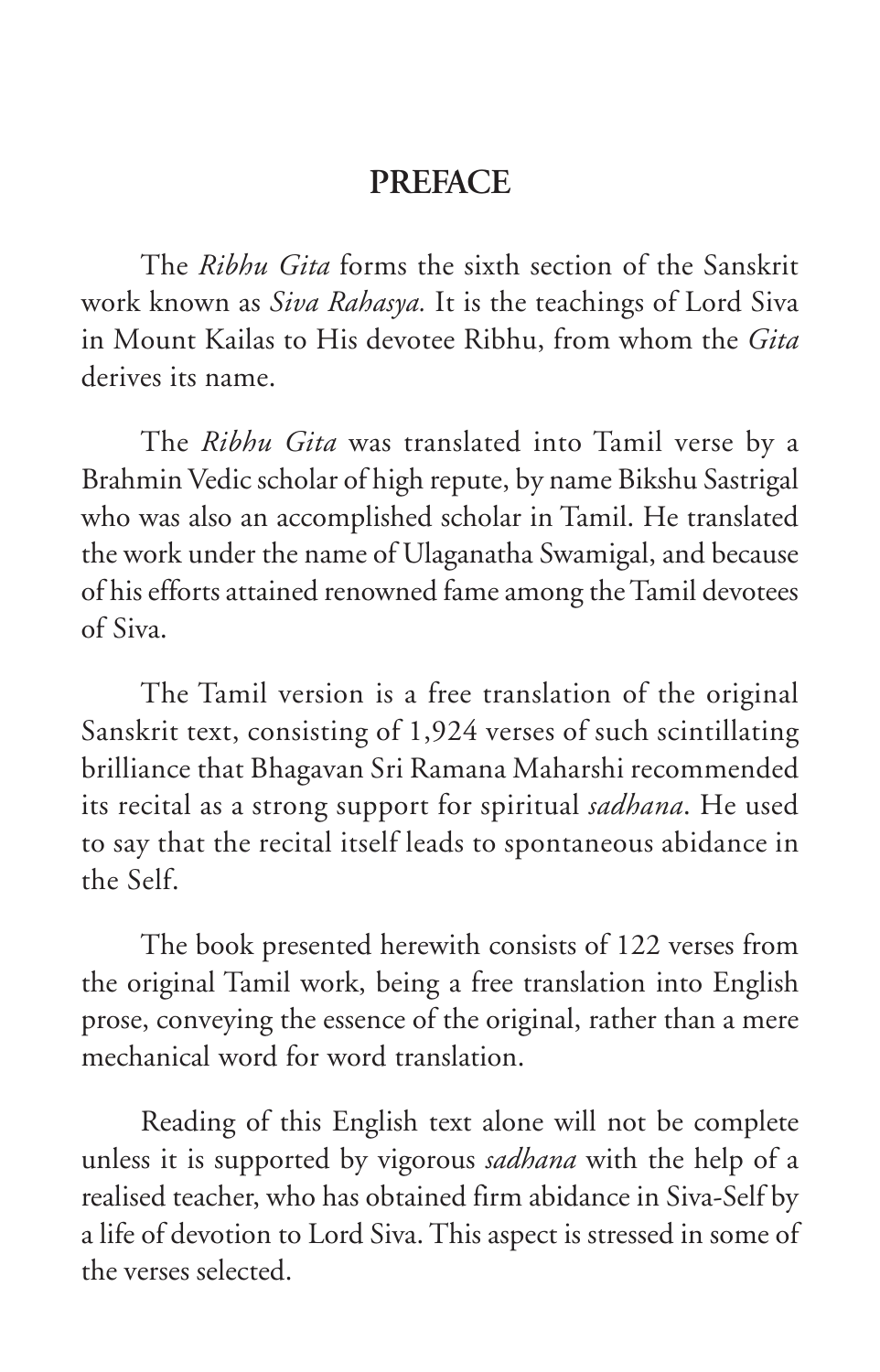It is the earnest hope and prayer of the translator that after reading this English text, devotees all over the world would make the pilgrimage to Tiruvannamalai, and complete their *sadhana* in the immediate presence of Lord Arunachala Siva and *Sat* Guru Ramana enshrined in His *\samadhi* in Sri Ramanasramam.

> Prof. N. R. KRISHNAMOORTHI AIYER. (*Translator*)

Sri Ramanasramam, Tiruvannamalai - 606 603. Dated: 15th August, 1984.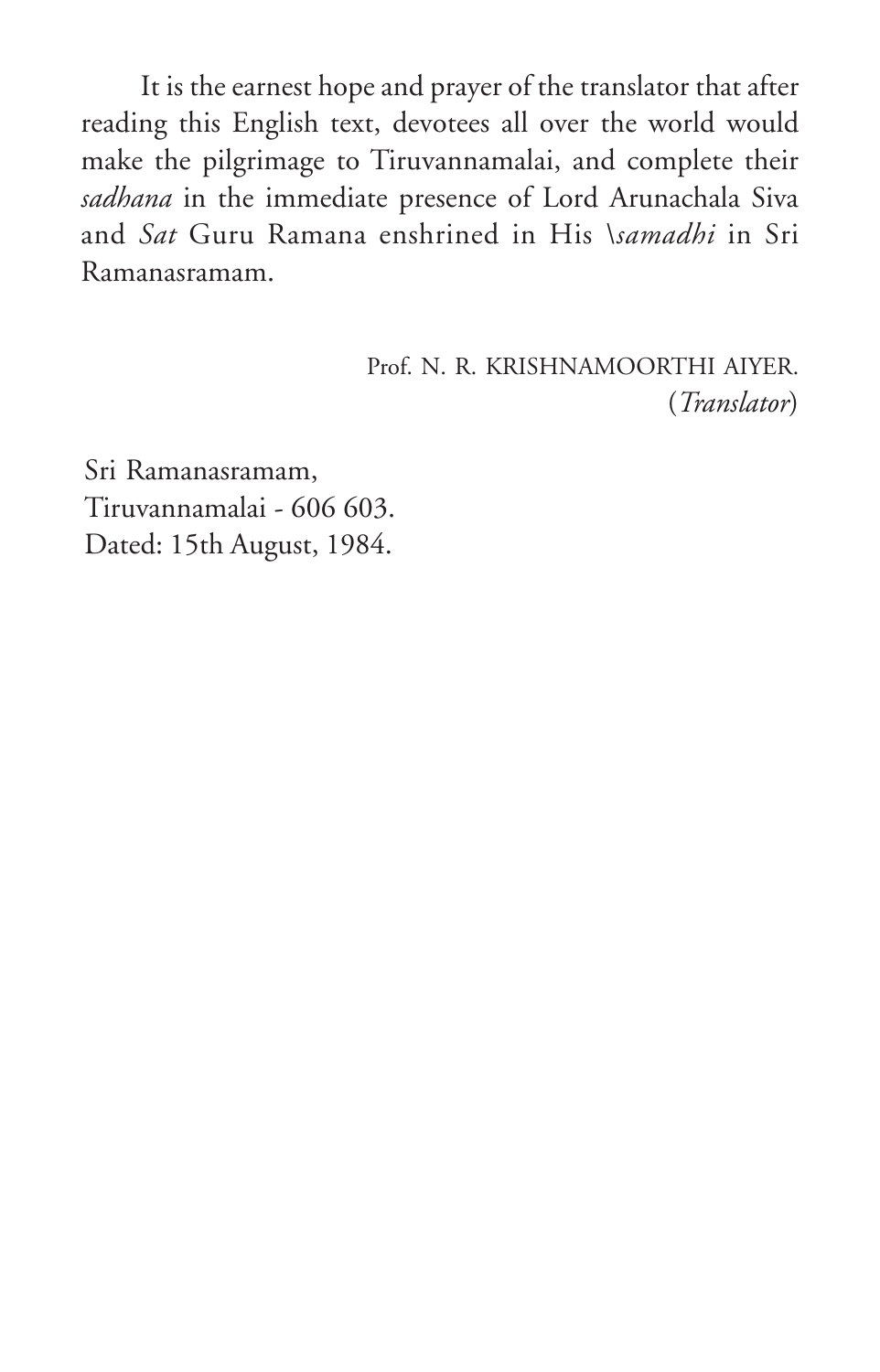#### Om Namo Bhagavate Sri Ramanaya

## **THE ESSENCE OF RIBHU GITA**

Benedictory verses

#### **To Siva**

1. Salutations to the Supreme Lord Siva, the pure Awareness in the sky of consciousness in the Heart, by meditation on whom, Ganesa, Guha, Mother-Sakti who is the embodiment of Siva's Grace, and myriads of Devas, saints and devotees have attained their cherished goals. (Chapter 1, Verse 1).

### **To Nataraja**

2. From the sky of consciousness of the Heart springs forth the dancer Nataraja with his blissful consort Freedom, to the delectation of his devotees who are thus liberated forever. Unto that Ananda Natesa do we render our devout salutations. (Ch.1, v.2)

### **To Ardhanareeswara**

3. Unto that Form whose left half is the Mother of all manifestation and whose right half is the Father of the same, the jingle of the gems enclosed within the hollow golden anklet of whose foot is the source of all scriptures, and whose three eyes (Fire, Sun and Moon) are the illuminants of the universe, to that Form be our devout salutations. May that divine Form ever be our protection. (Ch.1, v.3)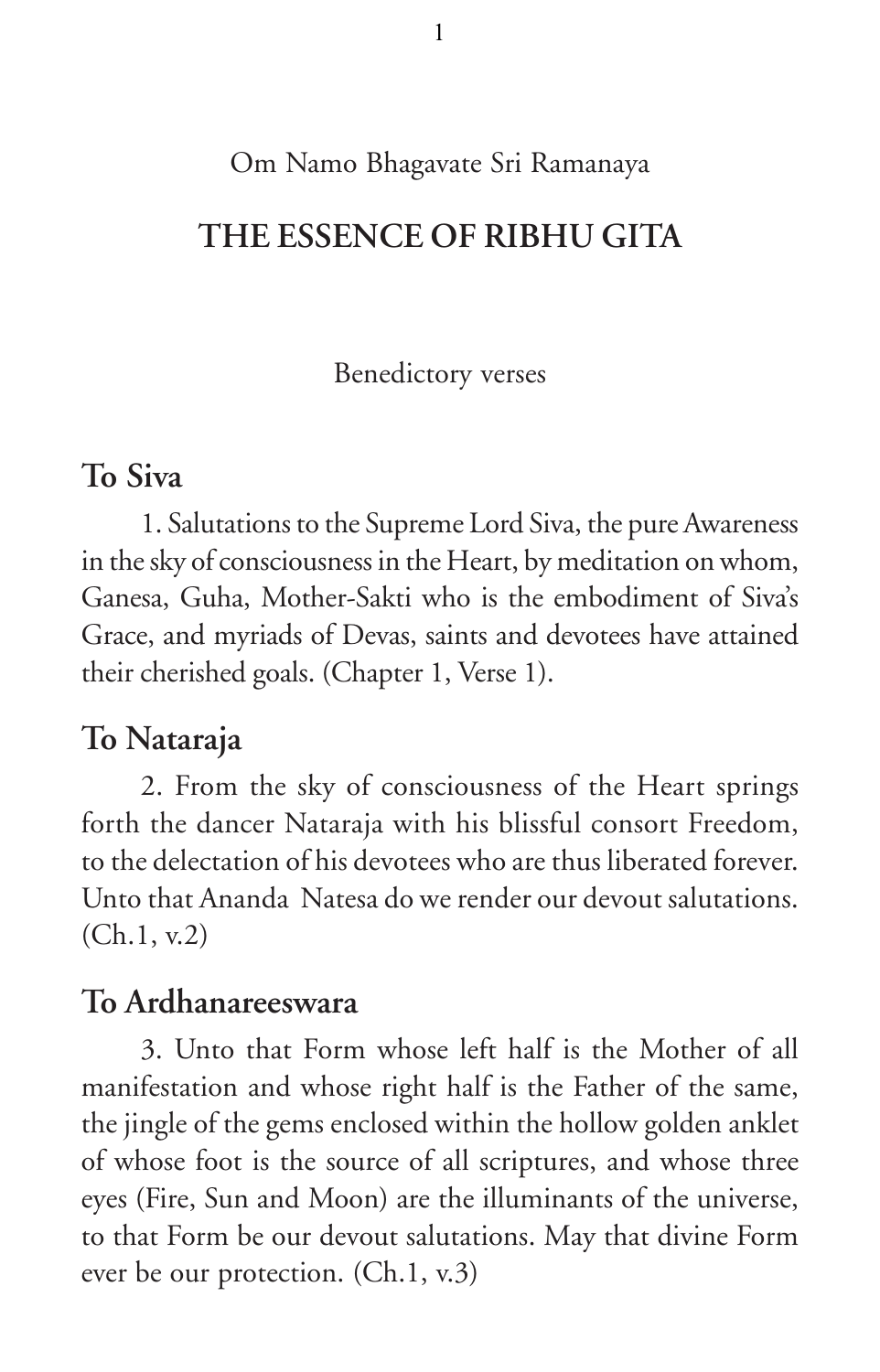### **To Siva, Sakti, Vinayaka and Shanmukha**

4. Salutations to Siva, the Lord of the universe of infinite power, to Sat-Chit-Ananda-Sakti, the Mother of the universe, to Vinayaka the dispeller of all impediments to freedom, and to Shanmukha the Sat-Guru, who dispenses to his worthy devotees the divine wisdom of Siva-Self leading to salvation.  $(Ch.1, v.4)$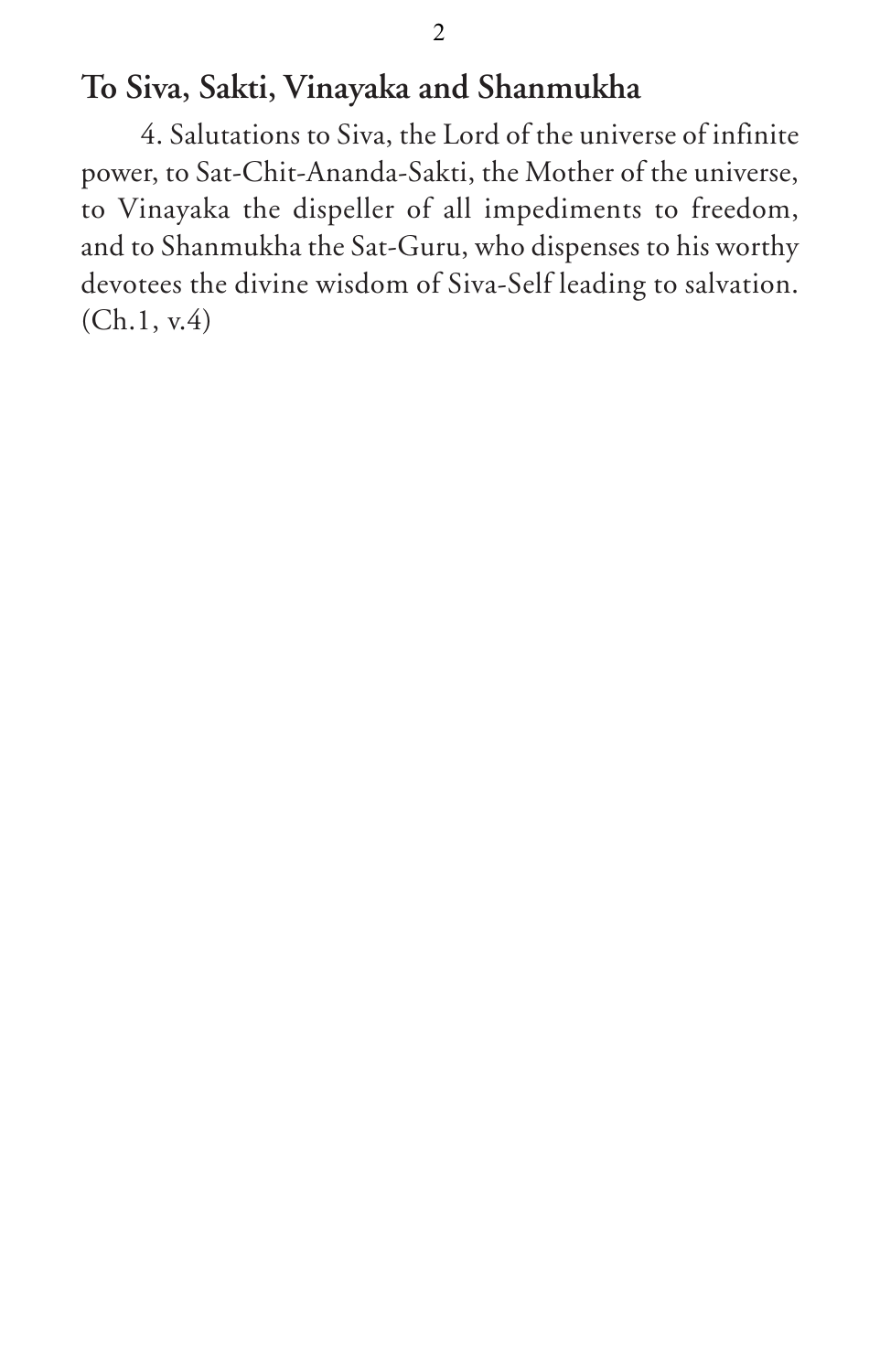### **THE ESSENCE OF RIBHU GITA**

*The following verses constitute the teachings of Siva to Ribhu, who in turn transmits those teachings to his disciple Nidhaga Rishi. The treatise goes by the name Ribhu Gita.*

5. The universe was neither born, nor maintained, nor dissolved; this is the plain truth. The basic screen of pure Being-Awareness-Stillness devoid of all the moving shadow pictures of name and form of the universe is the sole, eternal Existence. (Ch.2, v.33)

6. Some may argue that this universe of duality (multiple existences) is a factual second reality, clearly seen by the senses operated by the mind. But then, are the senses anything apart from the mind? Can they function without the support of the mind in which they are imbedded? What is this mind except a bundle of thoughts? What are thoughts except evanescent ripples in the still, limitless ocean of pure Being-Awareness-Self, which is the sole Existence without a second? (Ch. 2, v.34)

7. The existence of the illusion of silver in mother of pearl is not a reality apart from the reality of mother of pearl, which is the basic reality. The illusion of the universe is based on the mind, which again is an illusion based on the still Awareness-Being-Self. (Ch.2, v.35)

 8. In the unitary, undifferentiated still ocean of Existence-Awareness-Self, body, senses, mind, intellect and *jivas* (embodied souls) are nothing but evanescent ripples not apart from that sole Self. (Ch.4, v.6)

9. The universe of name and form, the embodied creatures and their creator, mind, desire, Karma (action), misery and everything other than the Self, are merely thought formations projected by the powers of the Self on its screen — Self. (Ch.5, v.25)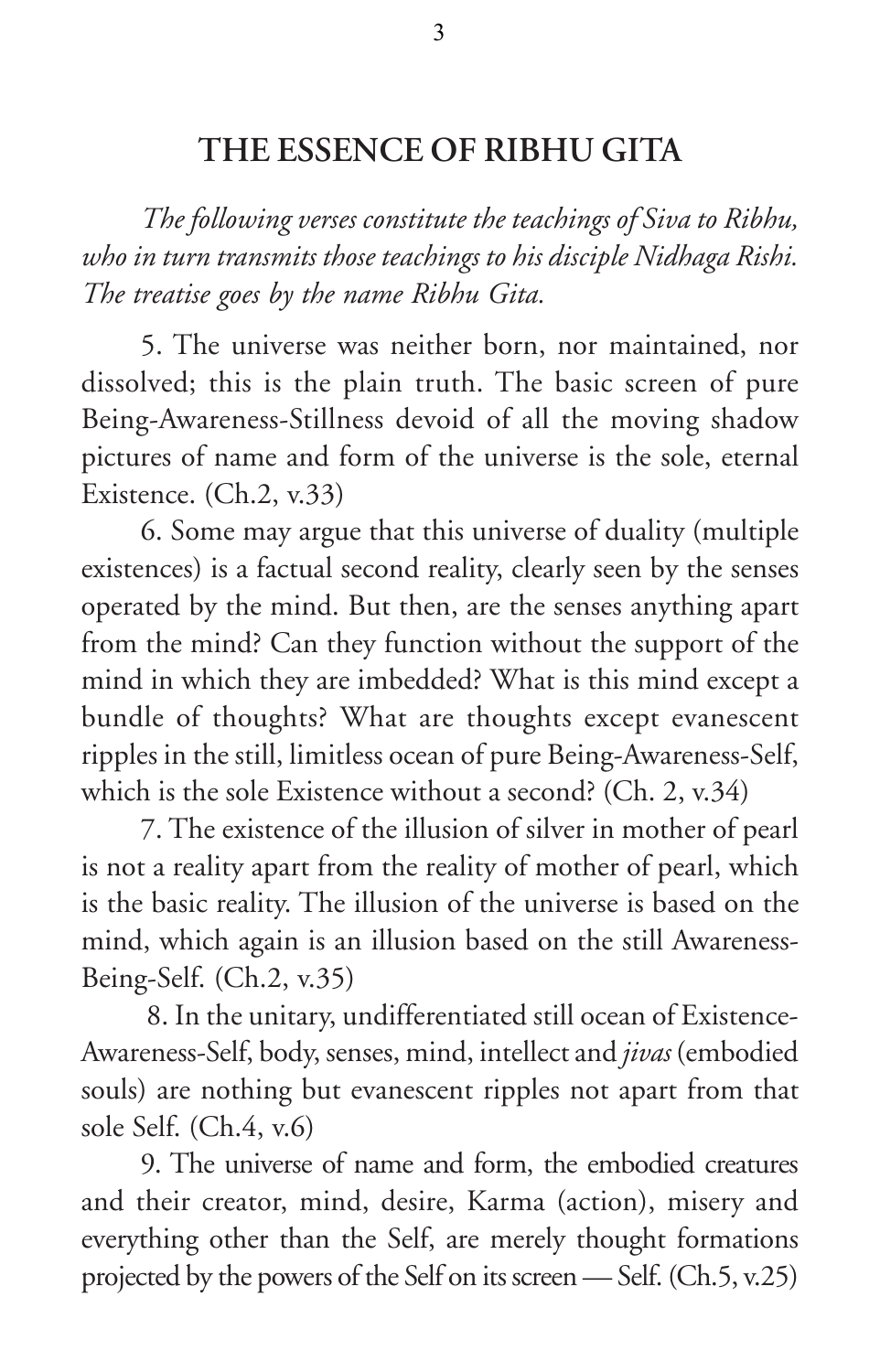10. The state of firm abidance in that thought-free alert Awareness-Self, constitutes integral perfection, yoga, wisdom, *Moksha, Sahaja Samadhi*, the state of Siva and the state of *Atman*-*Self*, which scriptures proclaim by the title of *Brahman*. (Ch.5, v.26)

11. There never was a mind nor any of its countless forms like world, *jivas*, etc. There isn't the least doubt that all these are the form of the eternally undifferentiable Supreme Brahman Self. This is the Truth. The one who hears this great secret diligently and understands completely, abides as *Brahman-*Self (Ch.5, v.28)

# **Greatness of** *Videha Mukta*

12. With all objective knowledge banished, with no trace of thought or nescience, with all the three states of waking, dream and sleep wiped out, with all thought of death and birth abolished, and ever established in the spontaneous blissful state of *Brahman-Self*, the condition of the *Videha Mukta* cannot be conceived, and much less expressed in words. (Ch.5, v.39)

13. The continued repetition of 'I am Self*-Brahman*' constitutes the sole *mantra-japa* leading to *Mukti* (Liberation). All other *mantra-japas* connected with diverse gods should be firmly eschewed, as they aim at mundane objectives other than the Self. All other *mantra-japas* always entangle one inextricably in the bondage of worldly enjoyments. (Ch.6, v.37)

### *Sat-Chit-Ananda***-Self Siva and His worship**

14. On the eternal and infinite screen of *Sat-Chit-Ananda-*Self Siva, by His own power, *Sakti* is projected as the moving shadow picture of the universe in manifestation and into that again it is absorbed in dissolution.

All luminaries like the sun, moon, fire, stars and lightning derive their luminosity as a gracious gift from the *Sakti* inherent in that screen of Self*-*Siva only. Though bright in themselves, they can only obscure and cannot reveal the Siva-Screen which they cover up.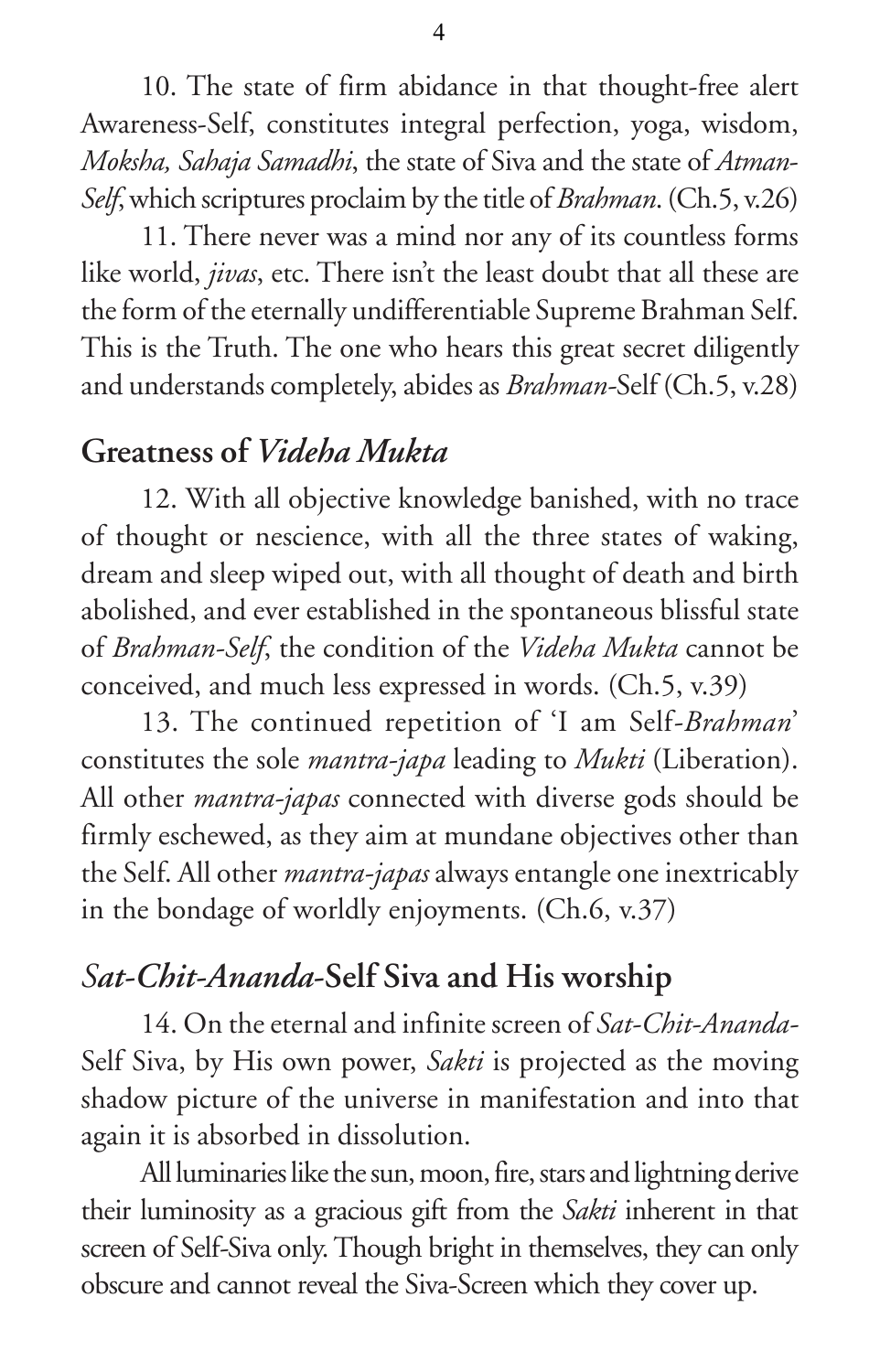Out of fear of that Siva, their creator, *Devas* and *Asuras* (gods and demons) are ever alertly engaged in their ordained duties.

That Siva must be meditated upon and realised to be the Self, by making the restless mind stay still and alert after it has been adequately restrained, and completely prevented from the pursuit of sense objects, namely, the shadow pictures on the screen of the Self. All shadow pictures removed, what remains is pure Awareness, the spotlessly effulgent screen. Thus, Siva reveals Himself spontaneously as the sole eternal *Sat-Chit-Ananda-*Self, the very essence of the nature of the worshipper. (Ch.7, v.35)

#### **The** *Jivan Mukta*

15. The *Jivan Mukta* is a person liberated during his lifetime, who continues to have consciousness of the body and the world (as *Brahman*) along with his firm abidance in his Siva-Self. He ever abides in the blissful peace of *Sat-Chit-Ananda*. He is poised rock-firm in the conviction that he is not the body, and that his Being is the sole existence, the sole alert-awarenessbliss of Siva-Self Supreme. (Ch.8, v.1)

16. The *Jivan Mukta* has his consciousness completely dissolved beyond recognition in his *Brahman-*Self. Eternally alone in his Self, he is ever lost in the enjoyment of the bliss of his *Brahman-*Self. (Ch.8, v.25).

#### **The** *Videha Mukta*

17. The *Videha Mukta\** is free from the least trace of thought; he abides all alone in his effulgent pure-Awareness-

*<sup>\*</sup>* The term literally means the 'disembodied-liberated person'. He is the matured adept, who at the moment of death, abides as the pure *Sat-Chit-Ananda*-Self.

Figuratively the term means mature liberated being who, while still alive, abides as the pure *Sat-Chit-Ananda*-Self without awareness of body and the world around him.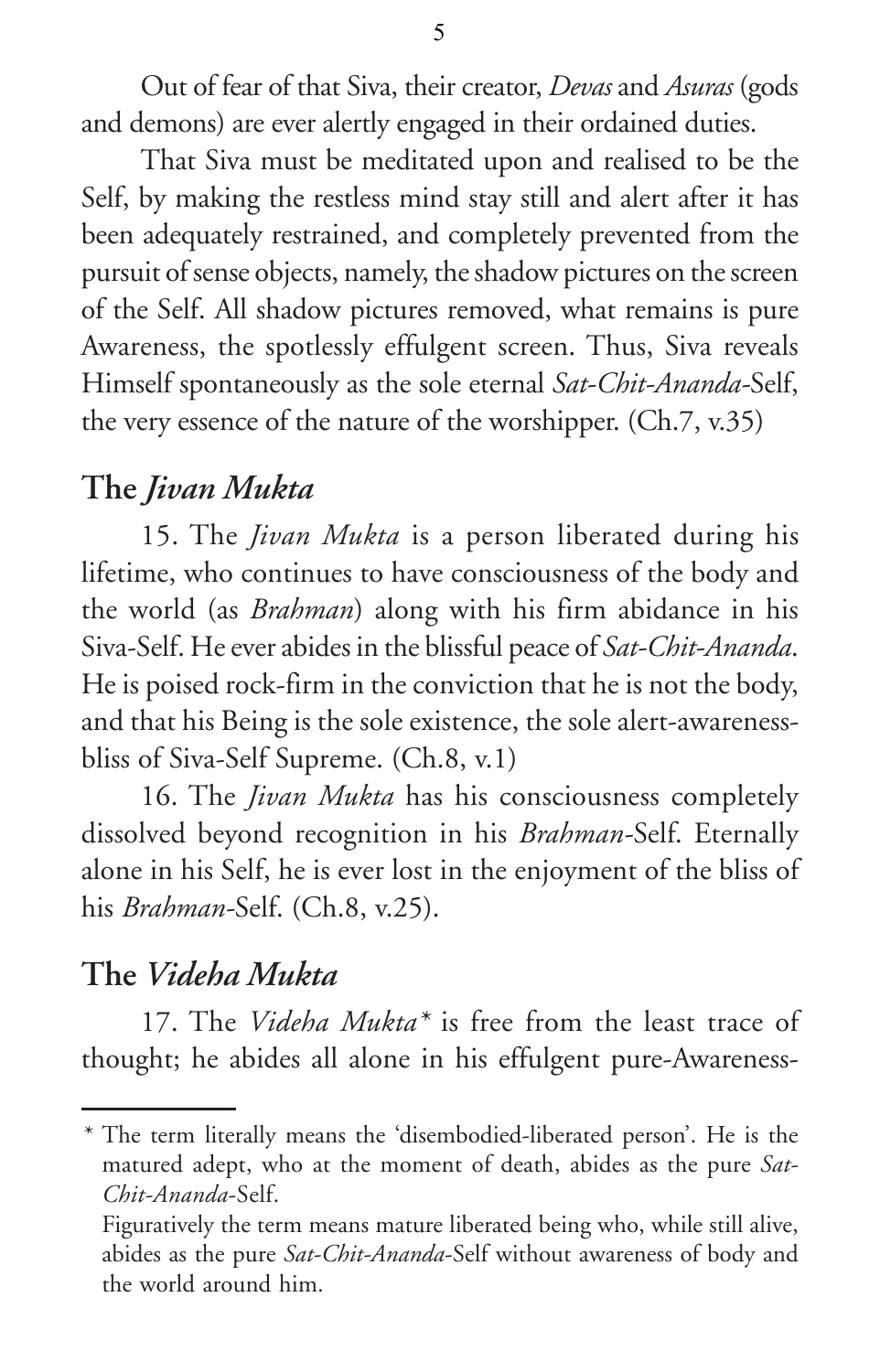Self in intense unbroken bliss, totally oblivious of limited forms, in a state of *Maha-Mounam* (stillness of body, speech and mind). (Ch.9, v.1)

18. He is the pure embodiment of *Sat-Chit-Ananda*, all pervasive as ether, infinite as the sky, all alert with Awareness, spontaneously abiding as the perfect *Brahman-*Self in a state of still, unbroken, peaceful bliss. (Ch.9, v.15)

19. There is not an atom apart from the Self, which is the integral undifferentiated perfection of whole Being. Soul, world and Creator are inseparable from the Self. The reality of these is the reality of the Self only. (Ch.10, v.34)

20. All ignorance and illusion, all objects inert and living, all beings and non-beings, all the five elements, all the diverse worlds, all bodies and the lives that arise in them, not being apart from *Brahman-*Self, are *Brahman-*Self only. Existence alone is, for even non-existence acquires meaning only in Existence. Simply put, everything exists always as *Brahman-*Self only. (Ch.12, v.2)

21. All objective knowledge, all thought forms, all visible objects, all things heard, all questions and answers, all the food consumed and all other illusions, not being apart from the Self, should be regarded as *Brahman-*Self only. (Ch.13, v.2)

22. Therefore one should practise the habit of regarding everything as *Brahman-*Self only; until all thought of things other than the Self is lost. This condition once achieved, one should not give room for any thought and should ever abide in *Maha-Mounam* (peace of total stillness). (Ch.14, v.38)

23. Anything seen as other than *Brahman-*Self is bound to cause fear and trouble. Therefore, it behoves one to stick to the single attitude that everything sensed is *Brahman-*Self alone. In due course even this one thought must be given up, in order to abide firmly in the free undisturbed blissful state of the sole *Brahman-*Self. (Ch.15, v.5)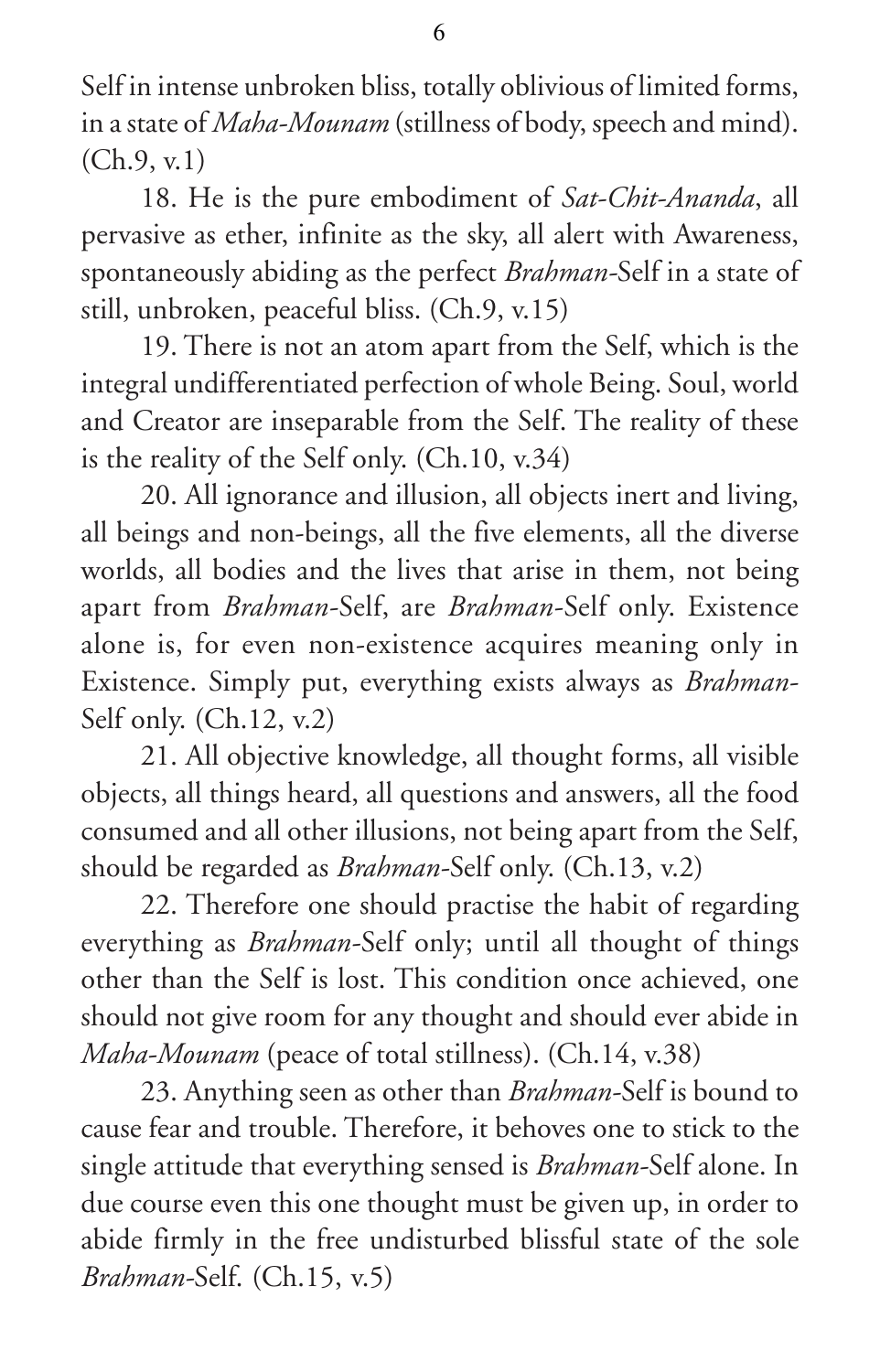24. The total discarding of the mind is alone victory, achievement, bliss, yoga, wisdom and liberation. The sacrifice of the mind is, in fact, the totality of all sacred sacrifices. (Ch.15, v.7)

25. The firm denial of the existence of the mind and the firm belief in the existence of *Brahman-*Self, is the sure way to the conquest of mind, leading to the experience of the sole effulgent Self. (Ch.15, v.11)

26. If one gives the slightest room for the thought that the mind exists, pure Awareness itself will vibrate as the ruffled mind, which is the parent of all trouble and illusions. Therefore, one should ever abide in the conviction that there is no mind, and that the pure Awareness-Self is the sole Existence. This is the easy way to conquer the mind with all its vagaries. (Ch.15, v.12)

27. There is no such thing as the troublesome mind, no world of names and forms, not the least bit of ego. All these are nothing but the perfect *Brahman-*Self, which I am. In this conviction one should abide firmly, until one achieves the state of sleepless-sleep which is alert-peace-eternal. (Ch.16, v.7)

### **The True** *Samadhi*

28. To hold on to the conviction born of Self-enquiry that "I am no doubt the Screen — *Brahman-*Self, and the world picture thereon, though evanescent, is no doubt 'I am Self' only", and to abide still and blissful in that conviction is the acme of all *sadhanas*, like divine worship, charitable gifts, spiritual austerities, *mantra-japa* and *samadhi* as well. (Ch.16, v.41)

29. The Self alone is the spontaneous self effulgent Awareness; that alone is eternal bliss; that alone is Existence everlasting; that alone is all embracing perfection, the sole Godhead without a rival and the sole primordial stuff of the Universe. In the conviction born of this experience, one should ever abide, as the sole I AM, the Supreme Self. (Ch.17, v.29)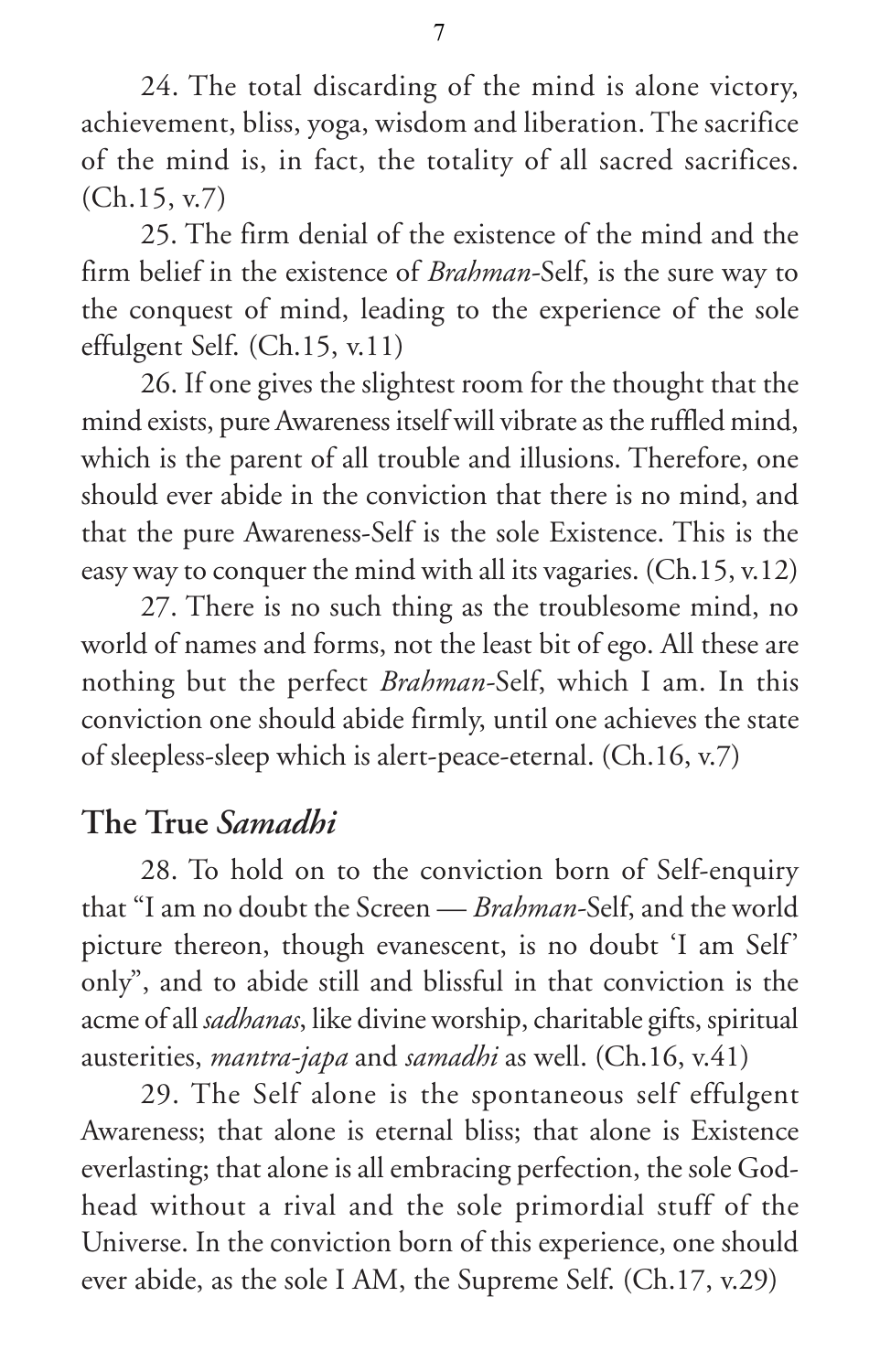### *Sahaja Samadhi*

30. Remaining alertly aware and thought-free, with a still mind devoid of differentiation of Self and non-Self even while being engaged in the activities of worldly life, is called the state of *Sahaja Nirvikalpa Samadhi* (the natural state of abidance in the Self when all differentiation has ceased). This is called *Akhandakara vritti*, the 'I' of infinite perfection as contrasted with the 'I am the body' notion of those who have not realised the Self. (Ch.18, v.40)

### **Maturing of** *Sahaja Samadhi*

31. Abidance in *Sahaja Samadhi* is the hallmark of a *Jivan Mukta*. With progressive development towards this state, an intensity of blissful peace is attained, leading on to the four successive stages of perfection in *samadhi*. Nothing short of this *Sahaja Samadhi* will be of any avail in destroying the fearsome cycle of births and deaths. (Ch.18, v.41)

32. That realised person who abides in the *Brahman-*Self, and has lost all feelings of differentiation of self and non-self, is the *Jnani* or *Mukta Purusha*. Such a *Jnani* is rare to find even by searching among millions of people. If one has the lucky opportunity of getting his *darshan* (personal view and contact) one attains purification from all his sins, and what is more, such a person's ego gets liquidated at once. (Ch.19, v.10)

33. *Darshan* of the matured *Jnani* constitutes the acme of purification of baths taken in sacred waters, divine worship, *mantra-japa*, spiritual austerities, charitable acts and devotional worship of Lord Siva Himself. To find and to gain access to the sacred presence of such a *Jnani* is the luckiest of opportunities that one could ever obtain in this world. (Ch.19, v.11)

34. Worshipful service rendered unto such a *Jnani-Sat-Guru* quickens one's spiritual wisdom to attain the bliss of *jivan mukti*. If continued further, it bestows on the disciple even the status of *videha mukti*. Therefore, if one is keen on being released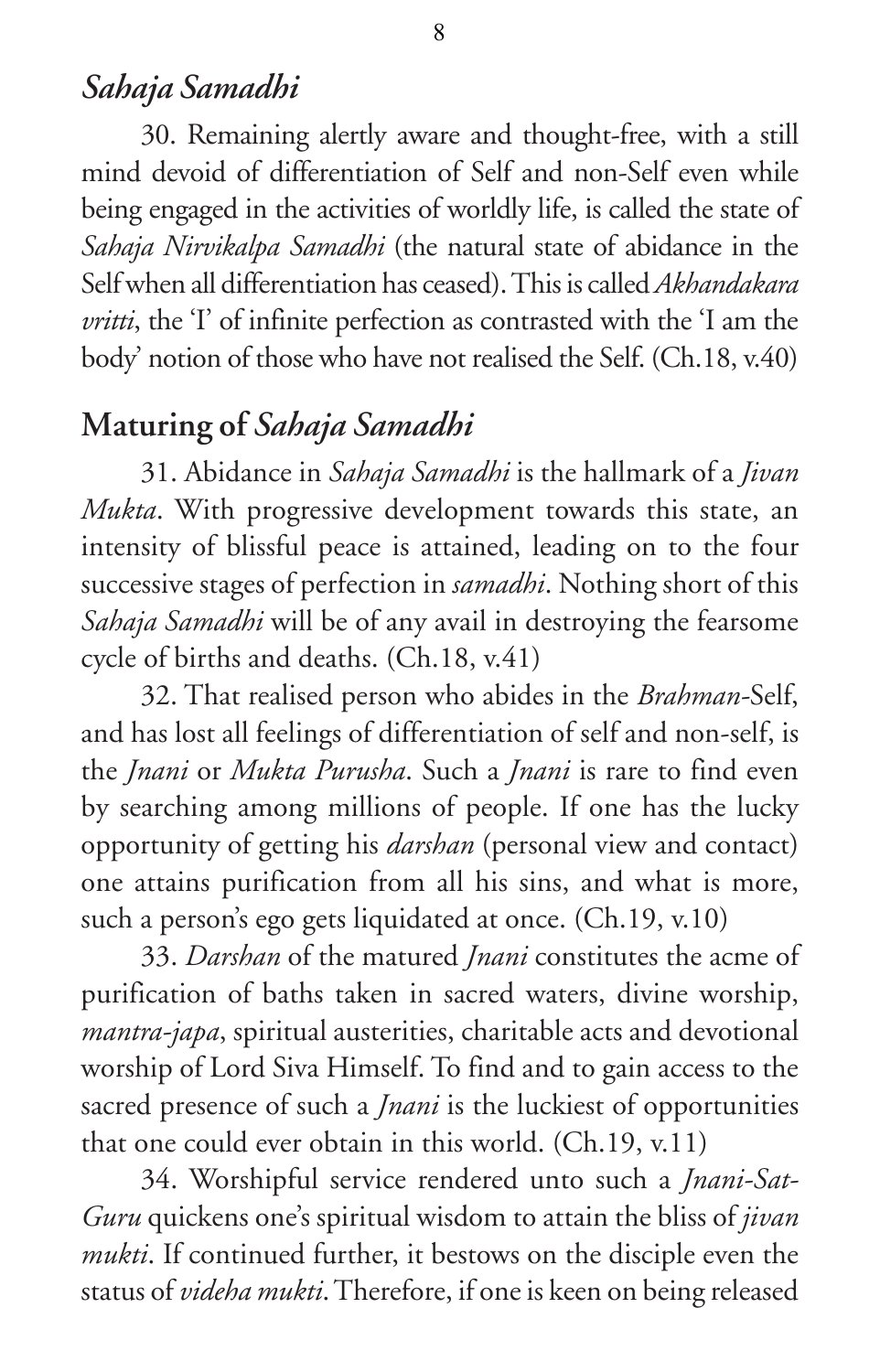from bondage into the freedom of *mukti*, the one infallible means of achieving that aim is the loving and worshipful service of the *Jnani-Sat-Guru*. (Ch.19, v.13)

35. Firmly established in the Self, undisturbed by the least ripple of thought, as still as an idol of stone or wood, dissolved completely in *Brahman-*Self, even as water is in milk, with awareness devoid of all impurities of thought and drowsiness, standing clear as the pure sky, the grandeur of the *Jnani's nishta* (firm stance in the Self) defies thought and expression. (Ch.19, v.21)

# **The** *sine qua non* **of** *Mukti* **is Siva's grace**

36. That in which the whole universe is born and into which it is absorbed in dissolution, is the Siva*-*Self. Devoted worship of and meditation on that Siva*-*Self of pure Consciousness alone will attract Siva's Grace, which is indispensable for liberation. (Ch.19, v.60)

37. Those engaged in the pursuit of knowledge of the *Brahman-*Self, happening to get involved in the mundane pleasures of sex, should regard such pleasures as merely faint shadows of the bliss of the Self. They should never even dream of worldly pleasures. (Ch.20, v.45)

38. As the Self is *Sat*, meditative contact with the Self is the true *Sat Sanga* (association with *sadhus* who abide in the Self). As *Brahman-*Self is the highest, association with the Self is *Mahat Sanga* (highest association). (Ch.21, v.28)

39. The *sadhaka* practising meditation on the Self, should always think firmly that all diversities of soul, world and creator are the undifferentiated *Brahman-*Self only. By practice, his consciousness is freed from thoughts, after which he should give up the above thought also and abide always in the thought-free state of the Self (Ch.21, v.39)

40. Abidance in the state of thought-free alert Awareness, is the state of *mukti* beyond thought and expression. The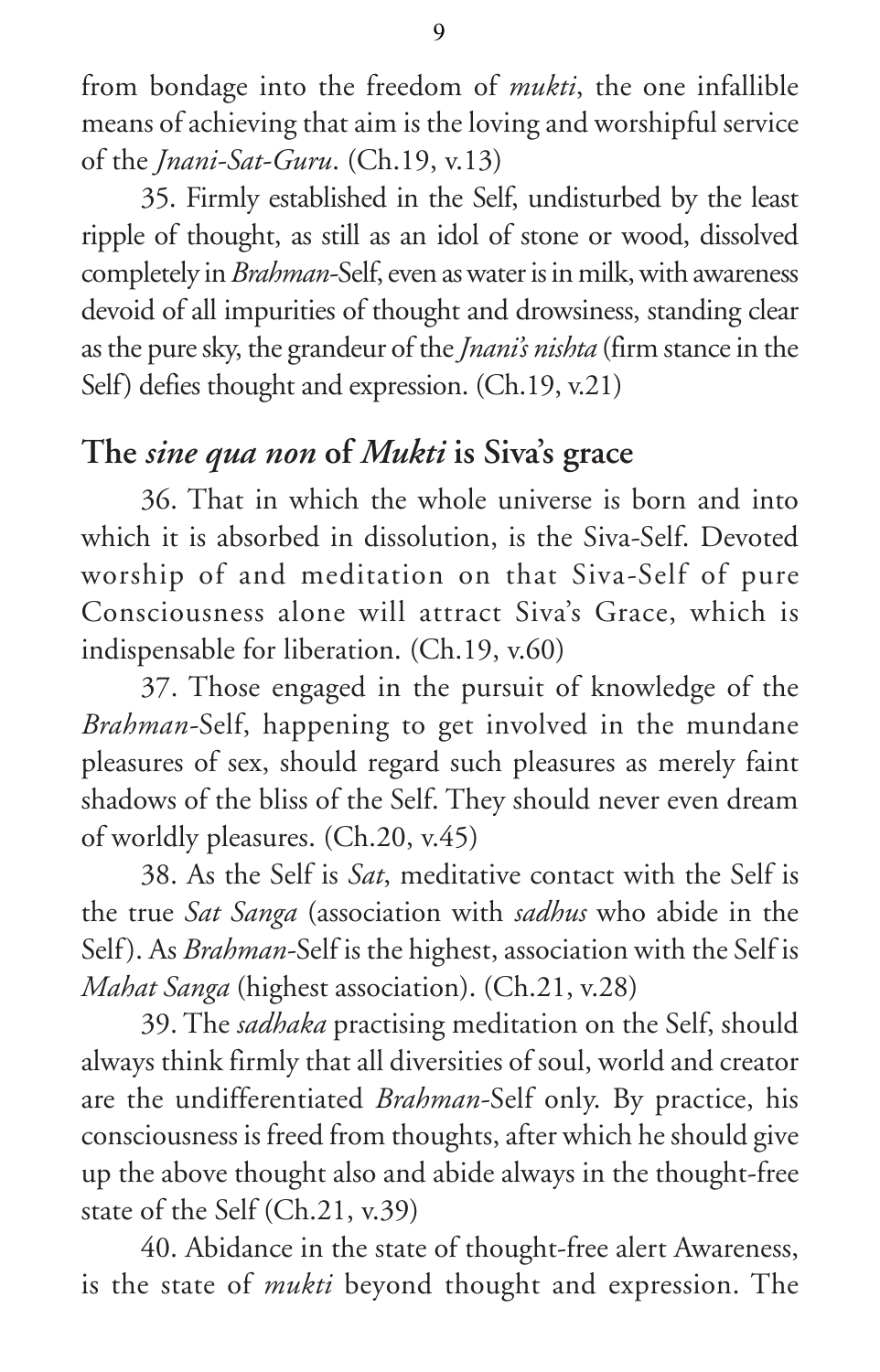emergence of thought is the bondage of untold suffering. Abidance in the Self is the true non-dual *samadhi*, and that alone leads one to the eternal bliss of *mukti*. (Ch.21, v.41)

41. The great illusions: *maya* (associated with God Iswara), *avidya* (associated with individual souls), mind and *jivas* (souls), world and its creator, all names and forms, and all mental conceptions are nothing but the Self. One should ever abide in this conviction. (Ch.22, v.23)

42. All worlds and creatures are only thought forms. They are nothing but the mind, which is a bundle of thoughts, which again are nothing more than ripples in the still ocean of Awareness-Self, and certainly nothing apart from that Self. Therefore, one should abide in the firm conviction that all objects are only *I Am* Self*-Brahman*. (Ch.22, v.24)

43. There are no such things as achieved objectives and the efforts leading to them, association with the wise or the ignorant, efforts of learning and knowledge acquired, acts of enquiry and practice, the learner or the learned, and any goals achieved. What exists is only *Brahman*, the effulgent Awareness-Self. (Ch.23, v.10)

44. One should be firm in the conviction that there are no charitable acts, sacred waters and *kshetras* (pilgrim centres), no loss or gain and no loser or gainer, no karma*, bhakti* and wisdom, and no knower or known. All these thought-forms are bound to be dissolved and lost in the *Brahman-*Self, which is the sole existence. (Ch.23, v.11)

45. The *bhavana*\* 'I-am*-Brahman-*Self' swiftly takes one to *mukti*. As the continued reading of the texts generating that *bhavana*, takes the aspirant unerringly to the goal, he should

*<sup>\*</sup>* In verses 45 to 50 the word '*bhavana'* means (lit. feeling) the faith based on the word of the teacher and the scriptures and in the unremitting abidance in the belief thereof.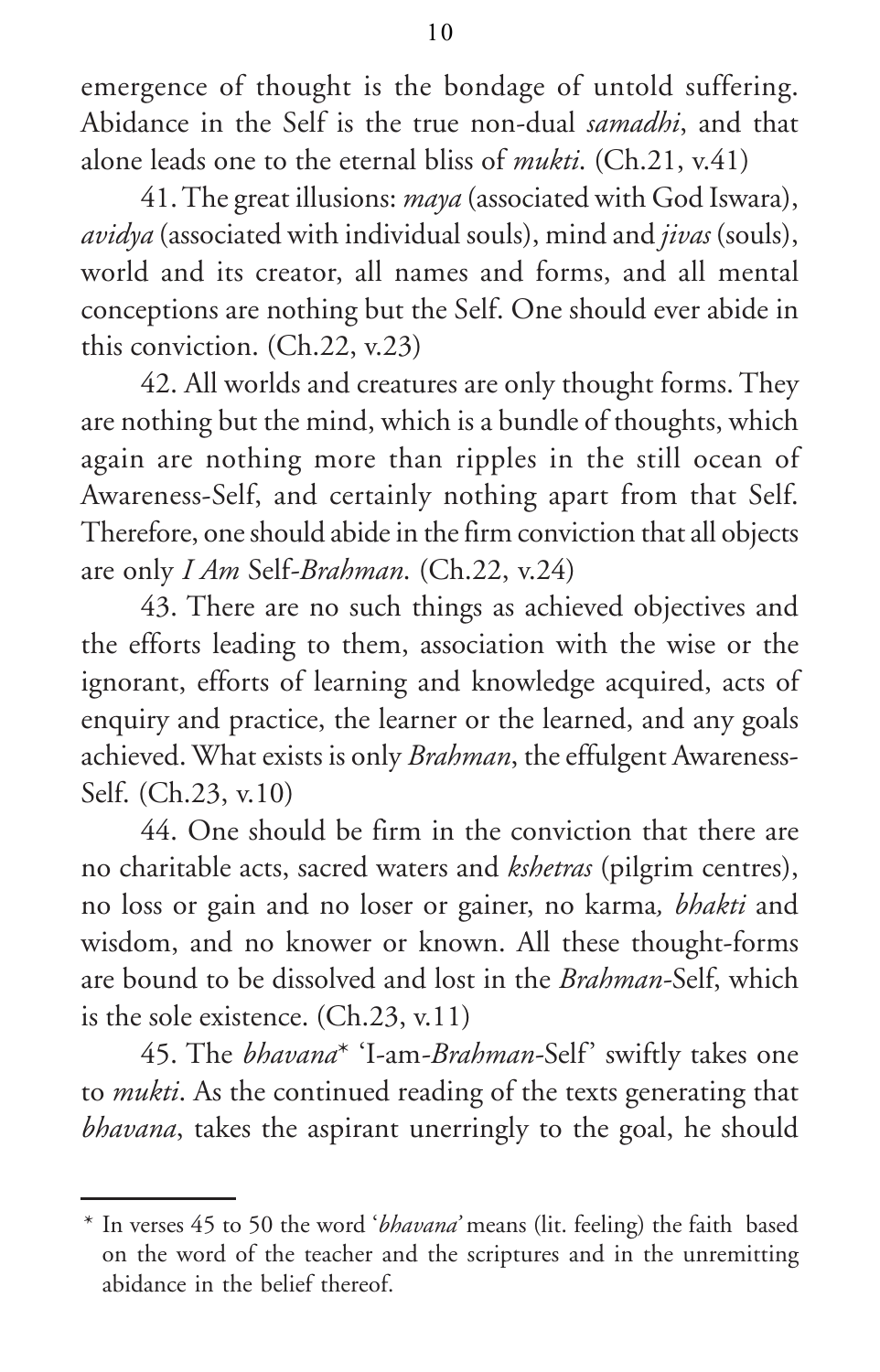always dwell on the written words dealing with the *Brahman-*Self. (Ch.24, v.27)

46. The illusion that one is the body and that the world is the basic reality has remained soaked over a long, long time, and cannot be got rid of by the casual reading and mere understanding of the truth. The basic illusion can be effaced only by a long and unremitting practice of the *bhavana* that all this is 'I-am*-Brahman-*Self'. (Ch.24, v.28)

47. Everything is only a concoction of time, space and energy. All else is the trite talk of people who dislike the effort of *sadhana* which takes them to the Self. This talk is based on their dense ignorance of the Self. Only by persistent practice and experience of *sadhana*, can one arrive at the truth that all concepts of souls, world, and the cause thereof are just evanescent shadows on the screen of Siva*-*Self*-Brahman*. (Ch.24, v.31)

48. There is never such a thing as conception of names and forms, no such thing as the conceiving mind, no such thing as a person lost in *samsara*, and no such things as the world and its creator. Everything that is seen to exist must be realised to be no other than the sole, pure Awareness-Being*-Brahman-*Self. (Ch.25, v.8)

# **Everything is** *Sat-Chit-Ananda***-Self only**

49. Whatever is found to exist is *Sat* (Existence) only. Whatever is pleasurable is *Ananda* (Bliss) only. One should ever abide in the bedrock *bhavana* of *Sat-Chit-Ananda*. Never for once should one slip, even inadvertently, into the disastrous *bhavana* that one is the body and that the world is real. (Ch.25, v.12)

50. One should abide in the rock-firm *bhavana* that 'Everything is only *Brahman-*Self and I am that *Brahman-*Self'. By this *bhavana* all thought movements and nescience will disappear, resulting in the eternal abidance in the sole *Sat-Chit-Ananda-*Self. (Ch.25, v.14)

11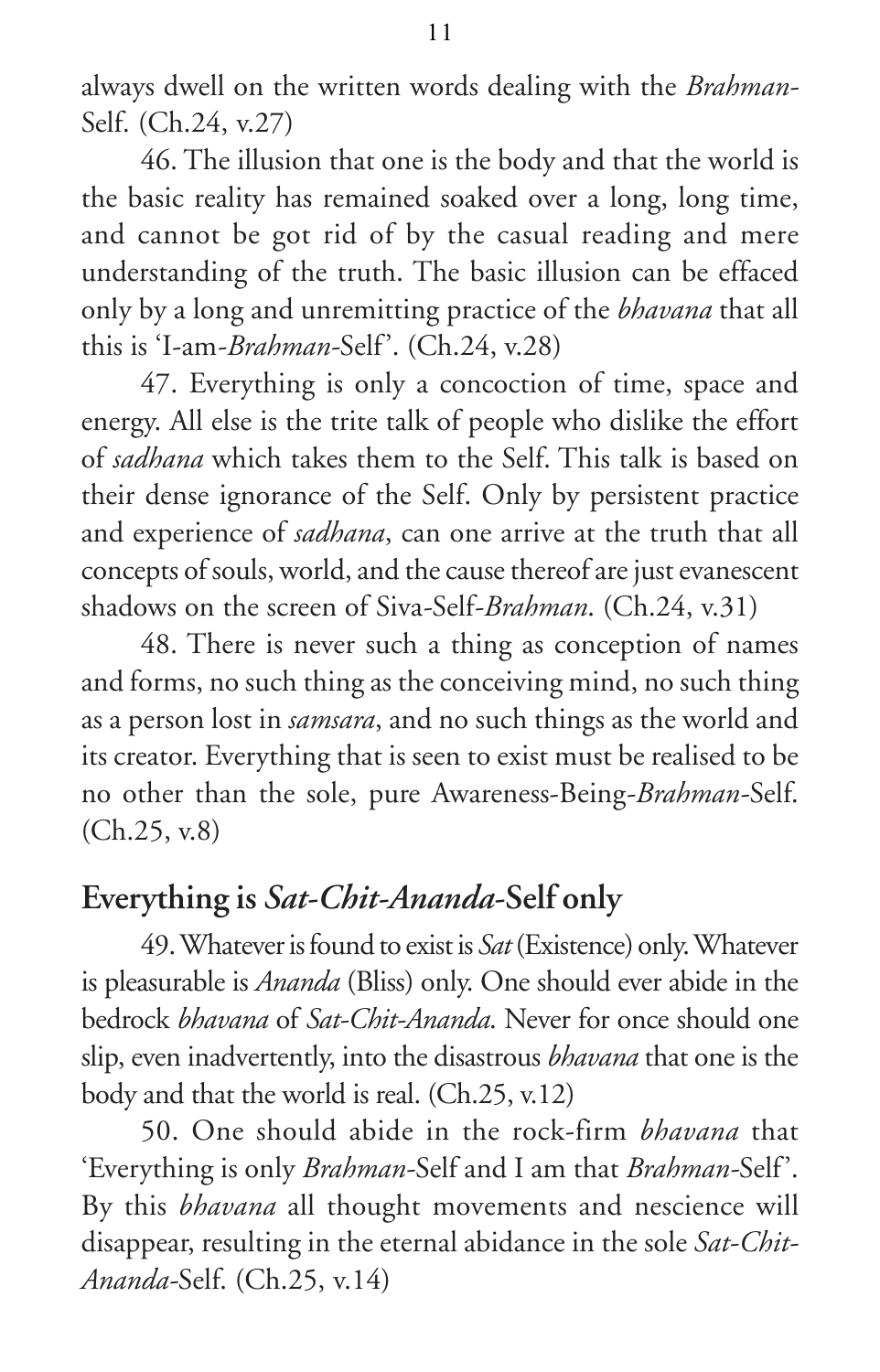51.\* By abiding in the Self, the wandering mind is reduced to perfect stillness after being freed from all nescience and thought currents. It gets lost in the *Sat-Chit-Ananda-*Self in the same way that water is lost when mixed with milk. This unitary state of abidance in the Self is called *Atma Nishta* by the wise who have attained perfection. (Ch.26, v.2)

# **'***Sahaja Nishta'* **or The Natural State**

52. Having realised that the world picture on the screen-Self is evanescent and essentially non-existent, one should ever remain still and blissful in the firm conviction of ever being the sole *Brahman-*Self only. This conviction should be maintained even while functioning as an individual in the world of name and form. This matured state of abidance in the Self is called *Sahaja Nishta* (the Natural State). (Ch.26, v.3)

53. In that blissful Self wherein there is no action of body, speech and mind, no virtuous or sinful karma (action) and the fruits thereof, one should remain still, eschewing the least trace of thought. (Ch.26, v.7)

54. In that Self wherein there is neither conceiver nor conception of the world of names and forms, one should remain blissfully still, eschewing the least trace of thought. (Ch.26, v.8)

55. In that Self wherein desire, anger, covetousness, confusion, bigotry and envy are all absent; in that Self wherein there is no thought of bondage or release, one should abide blissfully still, eschewing the least ripple of thought. (Ch.26, v.13)

56. Firmly abiding in the Self one acquires the totality of all knowledge and achieves the successful completion of all endeavours and duties. In that state one should abide blissful and still, eschewing the least ripple of thought. (Ch.26, v.25)

<sup>\*</sup> Verses 51 to 60 herein deal with practice of '*Abedha Nishta* or *Atma Nishta*' non-dual state or abidance in the Self.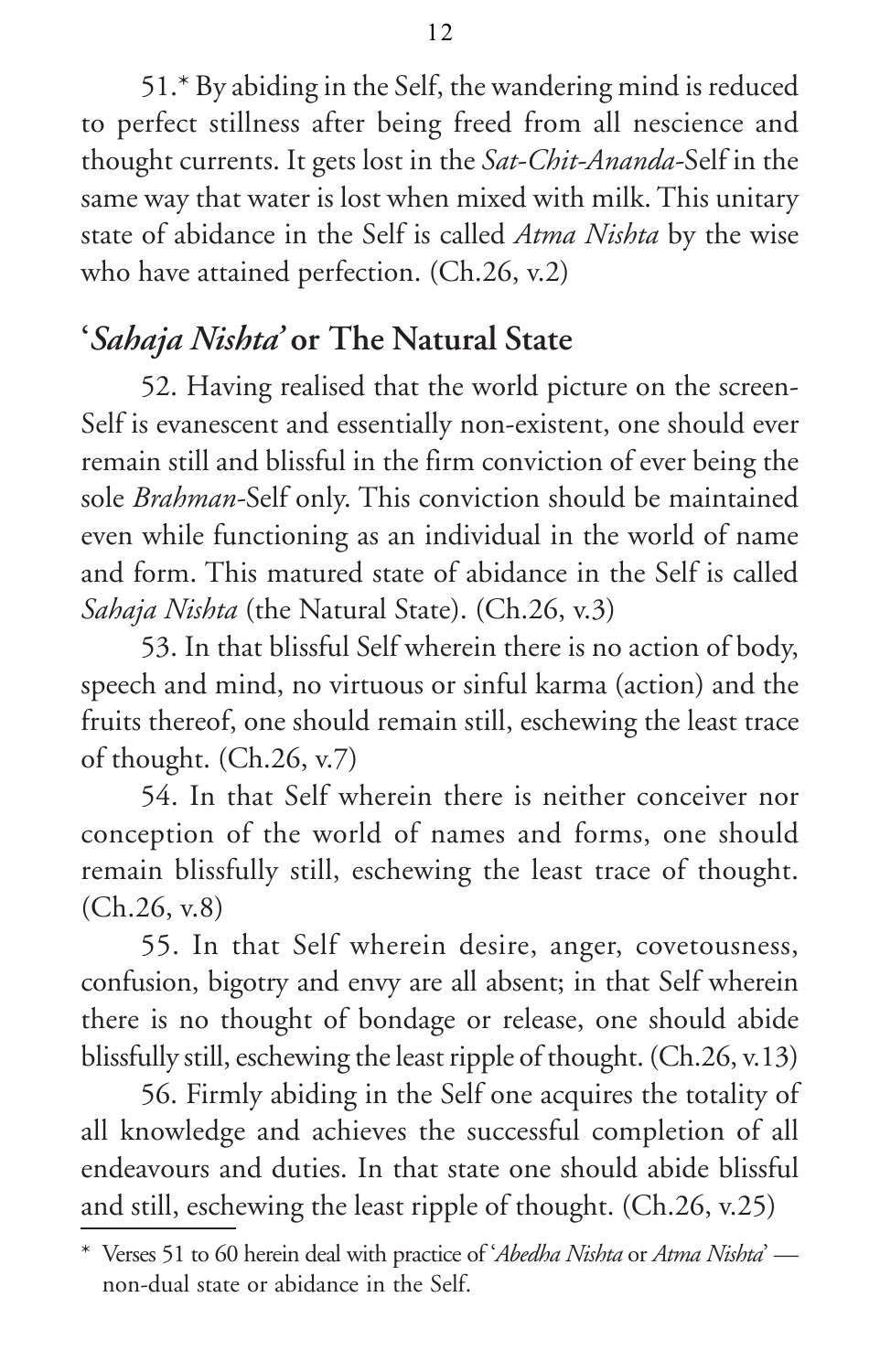57. Mind merged completely in the Self, one becomes a lord without rival-steeped in bliss beyond compare. In that state one should abide still, free from the least trace of thought. (Ch.26, v.28)

58. I am that Self which is integral existence awarenessbliss, the sole impartite *Brahman-*Self. Firm in the conviction born of this experience, one should abide still, free from the least trace of thought. (Ch.26, v.29)

59. In the conviction that 'I am the Self' in which no thought, ego, desire, mind or confusion can exist one should abide still, free from trace of thought. (Ch.26, v.31)

60. The firm faith of being the Self is sufficient to dispel all thought and establish one in *Brahman-*Self. In due course of this practice, even the thought involved in that faith fades away leading to the spontaneous effulgence of the Self. If a person hearkens to this teaching and practises the faith, even if he is a great sinner, he is washed clean of all his sins and is established in *Brahman-*Self. (Ch.26, v.42)

61. There is certainly no such thing as mind with its constituents of thought and thought forms of objects. In this conviction one should ever abide still and at peace, in the state of thought-free alert Awareness-Self which endures after all *sadhanas* and its rigours have exhausted themselves in *Brahman-*Self. (Ch.27, v.29)

62. Having gained the experience that there is no creator, no *maya*, no duality, and no objects at all, and that pure Awareness-Self alone exists, one should ever remain still and peaceful in that state of Selfhood. (Ch.27, v.34)

63. If a person gives heed to these teachings he would certainly gain the grace of Lord Siva and attain the state of Selfhood even though he is immersed in the dense darkness of nescience which could not be banished by the glare of a million suns. (Ch.27, v.43)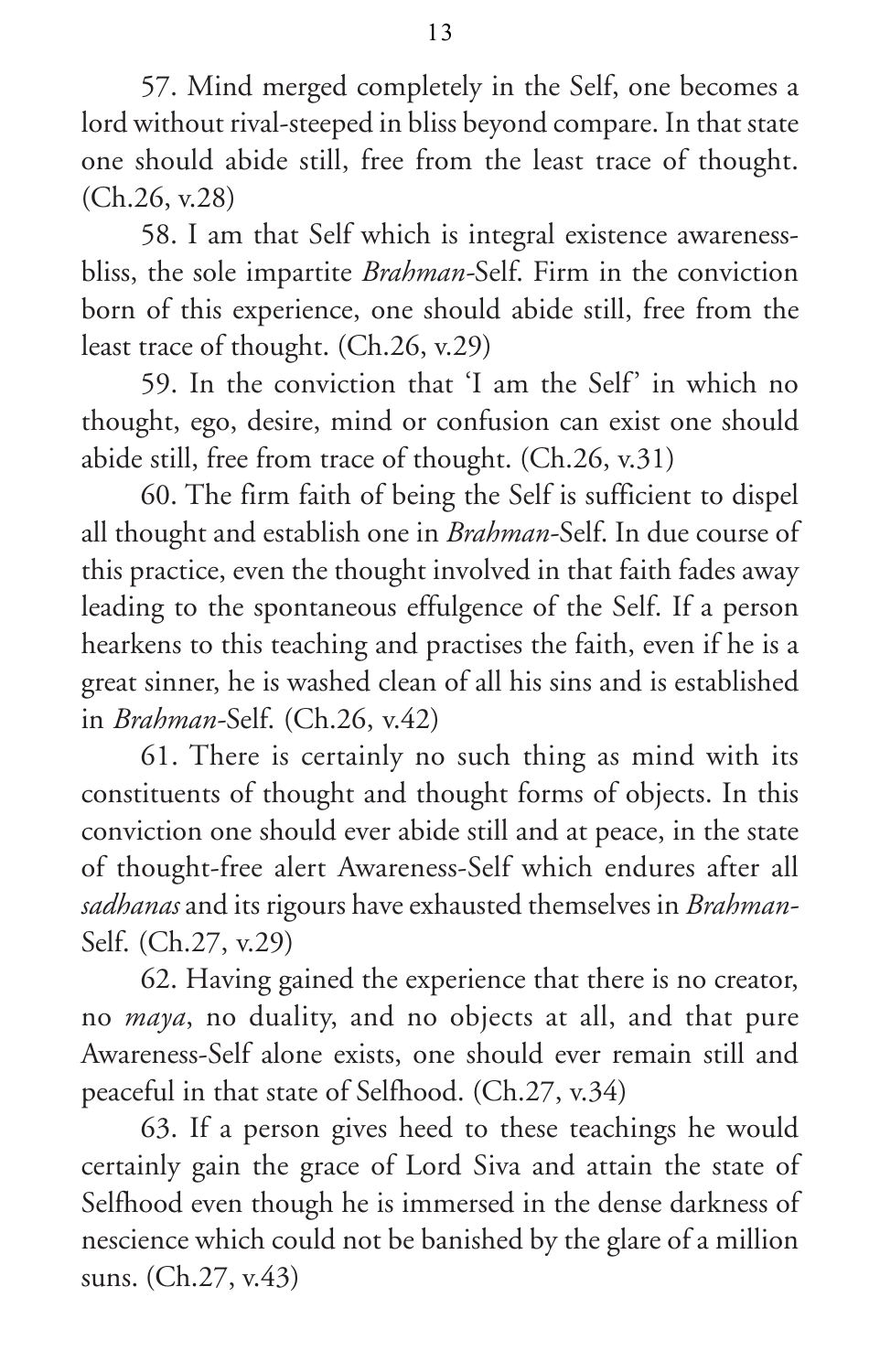64. Why waste words? This is the truth in a nutshell. Only those who have earned the Grace of our Lord Siva by long devotional worship will get the rare opportunity of reading this scriptural text which leads to the bliss of peace everlasting in *Brahman-*Self. (Ch.27, v.44)

65. Only that *Jnani* who teaches 'Thou art the thoughtfree, alertly aware, absolutely still, ever blissful, intensely peaceful, unqualified *Brahman-*Self', is the true *Sat* Guru, and others are not. (Ch.28, v.28)

66. Unbroken abidance in the state of alert awareness, unruffled by thoughts, is Self-realization. That is at once the spotless *jivan mukti* and the magnificent *videha mukti*. This state is easily attainable only for those who have earned the divine Grace of Siva by deep devotion to Him, and not for others. What is stated here is the import in a nutshell of the message of that charming crest jewel of the *Vedas* known as the *Upanishads*. (Ch.29, v.37)

67. Thos who give heed to this message and abide in accordance with it will forthwith attain *mukti* (liberation). They will not suffer from the least particle of affliction; they will enjoy a bliss far greater than the bliss attained from this and all other worlds; they and their environments will be filled with the plenitude of auspicious events. Totally free from all trace of fear, they will never again enter the cycle of births and deaths. They will become the immutable *Brahman-*Self. All this we swear is the truth beyond doubt. By our Lord Siva, again and again we swear that this is the fundamental truth. (Ch.29, v.40)

68. That state of still, pure, effulgent awareness is *moksha*, the state beyond compare. Those who maintain an unbroken abidance in that supreme state will never more be touched by suffering or confusion, and will be absolved from all duties. Such duties if any will somehow be completed without any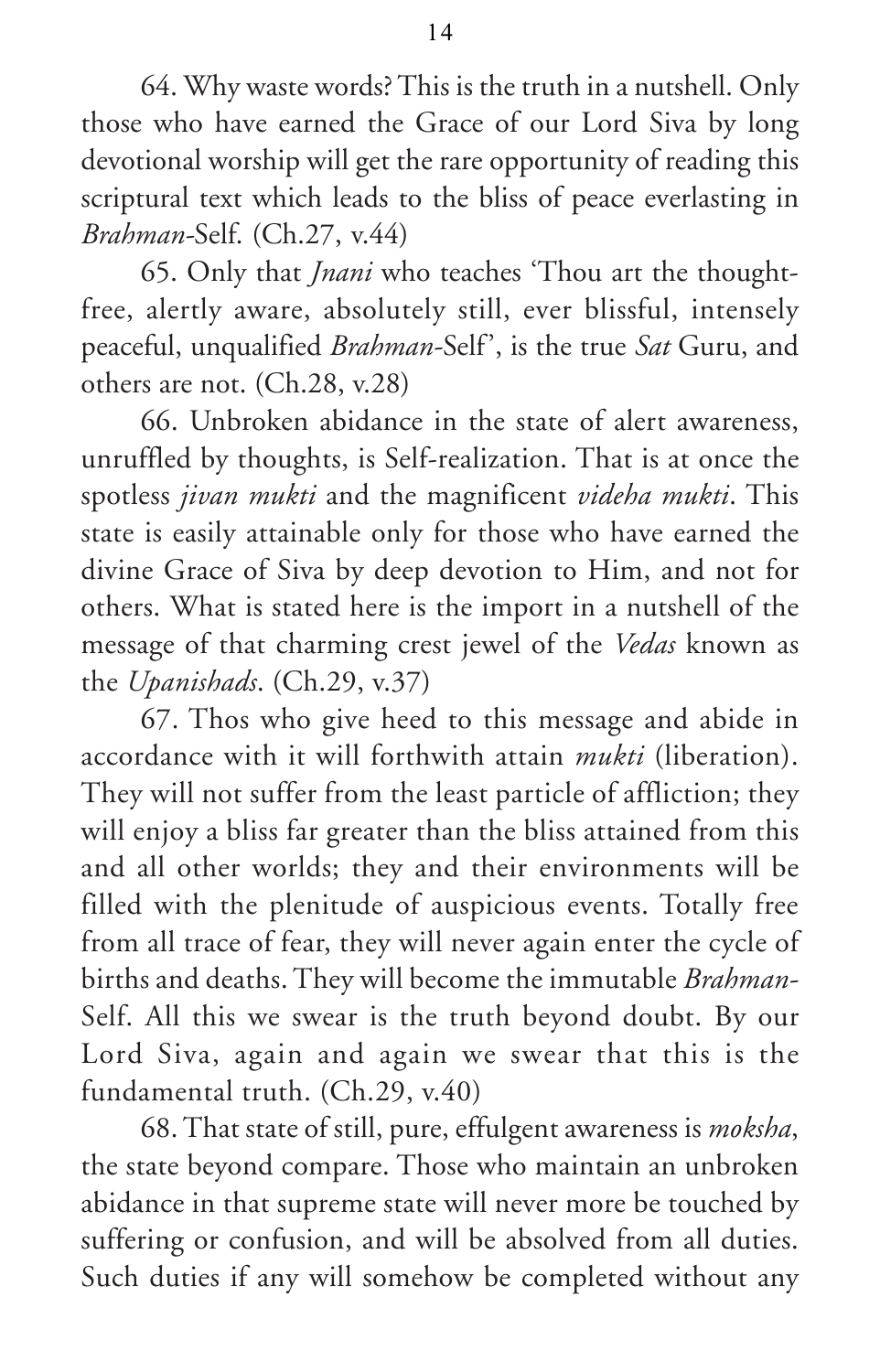volition on their part. They will eternally abide as the sole supreme Self. (Ch.30, v.31)

69. By the persistent and continued *bhavana* \* of '*I am the Brahman-*Self' all thoughts and feelings of differentiation of Self and non-Self will drop off and permanent abidance in *Brahman-*Self will be achieved. This *bhavana* is possible only for those with a keen inquiring mind intent on knowing the Self and not for those who are indifferent about Self-knowledge. (Ch.32, v.18)

70. Ignorance and indifference in regard to the enquiry of the truth about one-self is the store house of nescience and trouble, blocking the view of the Self, and creating in a split second all sorts of illusions and harassment of mental worry. Non-enquiry renders *bhavana* impossible. (Ch.32, v.19)

71. In short, non-enquiry will steep one for ever in the ocean of *samsara* (earthly suffering). There is no greater enemy for one than non-enquiry. Therefore, this habit must be overcome in order to fix the mind in the *bhavana* which leads to abidance in the Self. (Ch.32, v.20)

72. Enquiry should be made this wise: With the kind help of the *Sat* Guru one should enquire 'Who am I? what is this world? what is the reality behind all these?' (Ch.32, v.21)

73. Staying in the company of *sadhus* (those engaged in the pursuit and enjoyment of the bliss of the *Sat*-Self) and respectfully questioning the *Sat-*Guru*-Jnani*, one should first make oneself clear about the objective to be obtained. This is an important aspect of the enquiry. After thus making sure of the objective, one must firmly abide in that objective of sole *Brahman-*Self until the Self is unmistakably experienced. (Ch.32, v.22)

74. The conscious introspective concentration of Selfenquiry ('Who am I'?) kills all thoughts and destroys the dense

*<sup>\*</sup>* In all the 13 verses of Chapter 32, the term *bhavana* is to be understood as faith or firm belief in '*Aham Brahmam'* (I am the Self).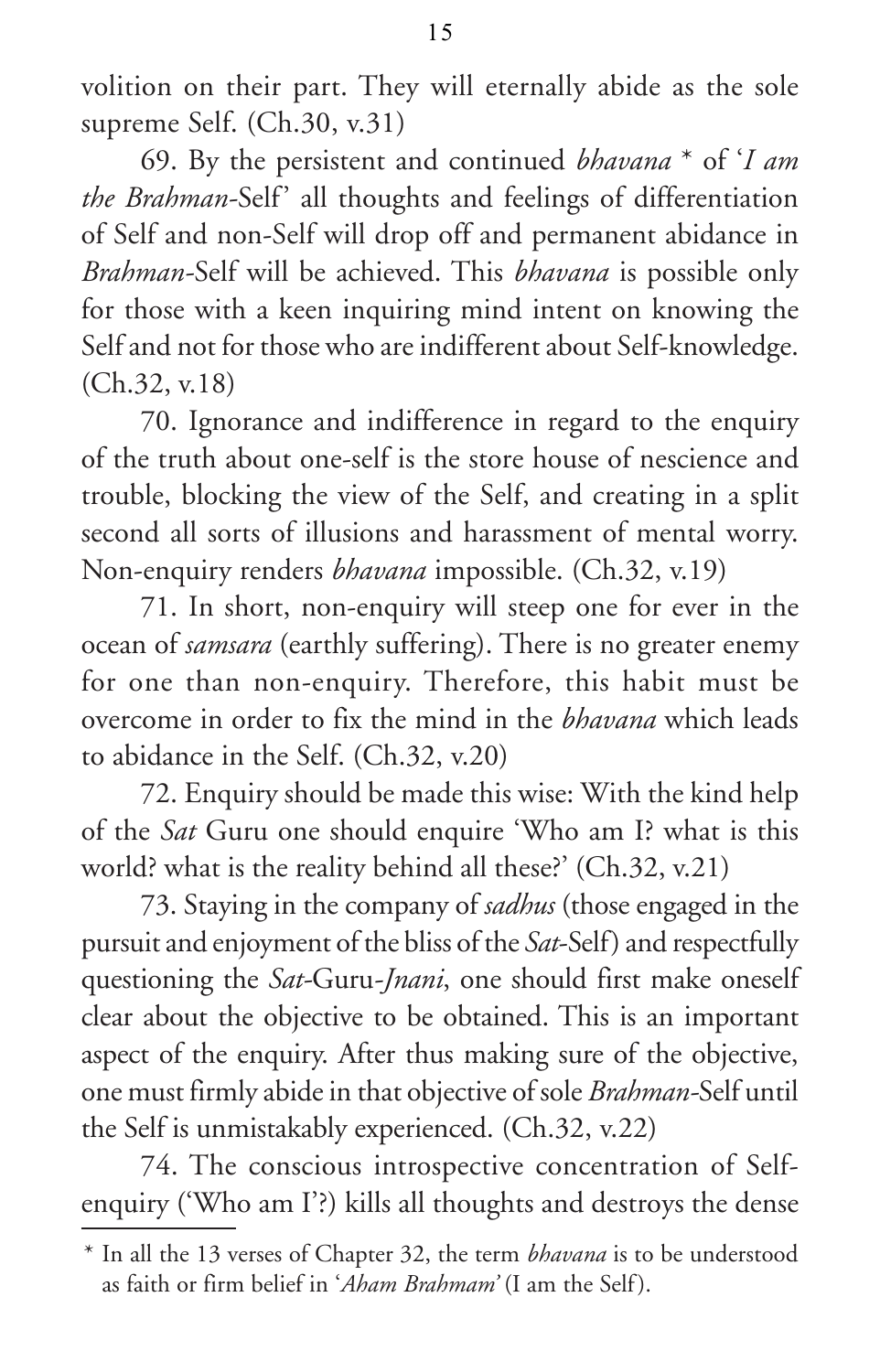darkness of nescience; it effaces all worry; it illuminates the intellect with the radiance of pure awareness; it wipes out all conceptual confusions; it fixes one in Siva-Self; it transforms a host of impending disasters into auspicious events; and lastly, it destroys the ego-mind utterly with all its afflictions. (Ch.32, v.24)

75. Only by those strong willed persons who make earnest and persistent Self-enquiry will the turbulent mind be controlled and fixed still in the practice of firm *bhavana*. In due course all thoughts and nescience will disappear, yielding place to the effulgent Awareness-Self of *mukti*. (Ch.32, v.26)

76. One should relentlessly pursue Self-enquiry until all conceptual forms of creature, world and creator merge and disappear in the pure thought-free, alert Awareness-Self, enabling one to abide in that *bhavana* of the experience, '*I am the Brahman-*Self'. (Ch.32, v.27)

77. It is only the mind which appear as the world and bondage; there is no world other than the mind. On enquiry this mind turns out to be nothing more than a group of ripples (thoughts) in the still ocean of pure Awareness-Siva-Self. I am that Siva-Self only and there is nothing apart from me, one should ever abide in the conviction born of this experience. (Ch.32, v.33)

78. There is no world apart from the mind. What appears as the world is only the mind. If this mind is investigated, it turns out to be nothing more than a bundle of thoughts based on the primary thought of 'I am the body' called the ego. If this ego — I is enquired into and its identity searched, it gets swallowed up without a trace in the pure Awareness-Being-Siva-Self. One should maintain this firm *bhavana* '*I am* Self*-*Siva' until that state of being the Siva*-*Self — becomes the spontaneous experience free from the effort of *bhavana*. (Ch.32, v.34)

79. In me, the pure Awareness-Self, the universe is born, maintained and dissolved as the mind. Therefore, there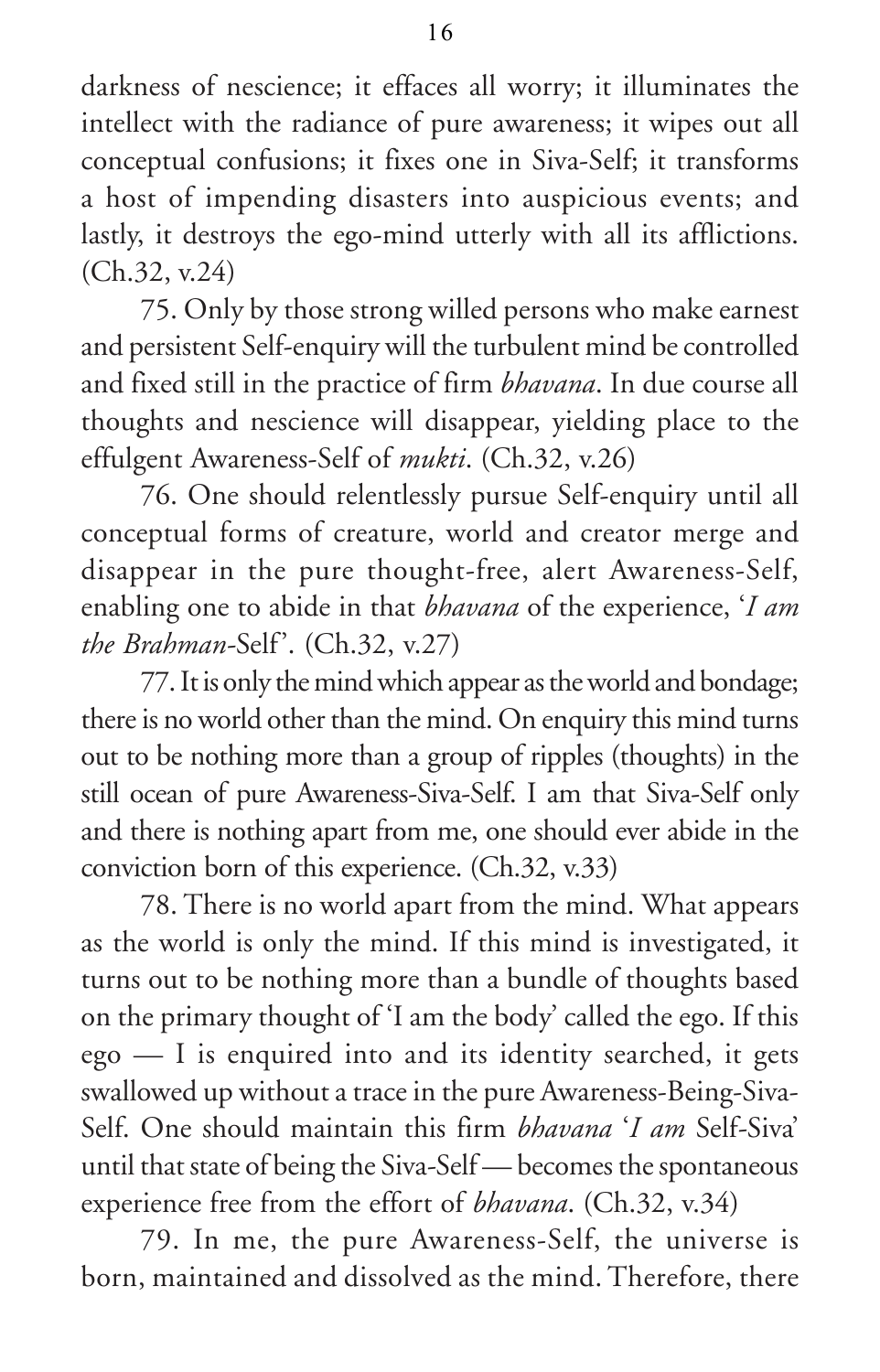are no mind and thought forms of objects apart from me the Self. In this firm experience one should ever abide. (Ch.32, v.35)

80. One should ever abide as pure Siva*-*Self by the firm experience that there are no thought forms of creature, world and creator apart from the mind which is just an array of ripples in me the still ocean of pure Awareness-Self and therefore I am the sole Being Siva*-*Self only. (Ch.32, v.36)

81. Even as the world, seen in my dream, is not apart from me but only my creation, even so, the world of the waking state is only a creation made by me and seen by me in the medium of my pure Awareness-Self. In this experience one should firmly abide. (Ch.32, v.37)

82. The rock-firm conviction of 'I am the Self ' is the sure mark of firm abidance in the Self. Abidance in that conviction under all conditions is, true divine worship, meditation on God, incantation of *mantras,* practice of right conduct in life, contemplation, integral yoga, wisdom of the Self and *moksha* as well. (Ch.33, v.16)

83. Whatever appears as *maya*, creator, creature, mind, world, names and forms are the pure *Brahman-*Self only and not apart from that Self. (Ch.34, v.15)

84. Steady abidance in the rock-firm conviction born of the experience of 'I am the Self', is the greatest yoga, total dissolution of the mind, true renunciation, true wisdom, and *jivan mukti* as well. (Ch.34, v.46)

85. Whatever names and forms are seen by me in my dream are not anything apart from me. Even so, this world seen by me in my waking state is not anything apart from me, the Awareness-Self that I am. The wise one should give up all differentiation of Self and non-Self, and abide as pure Self only. (Ch.35, v.23)

86. If this world of the waking state is not evanescent in its nature, whatever is seen in the waking state must be seen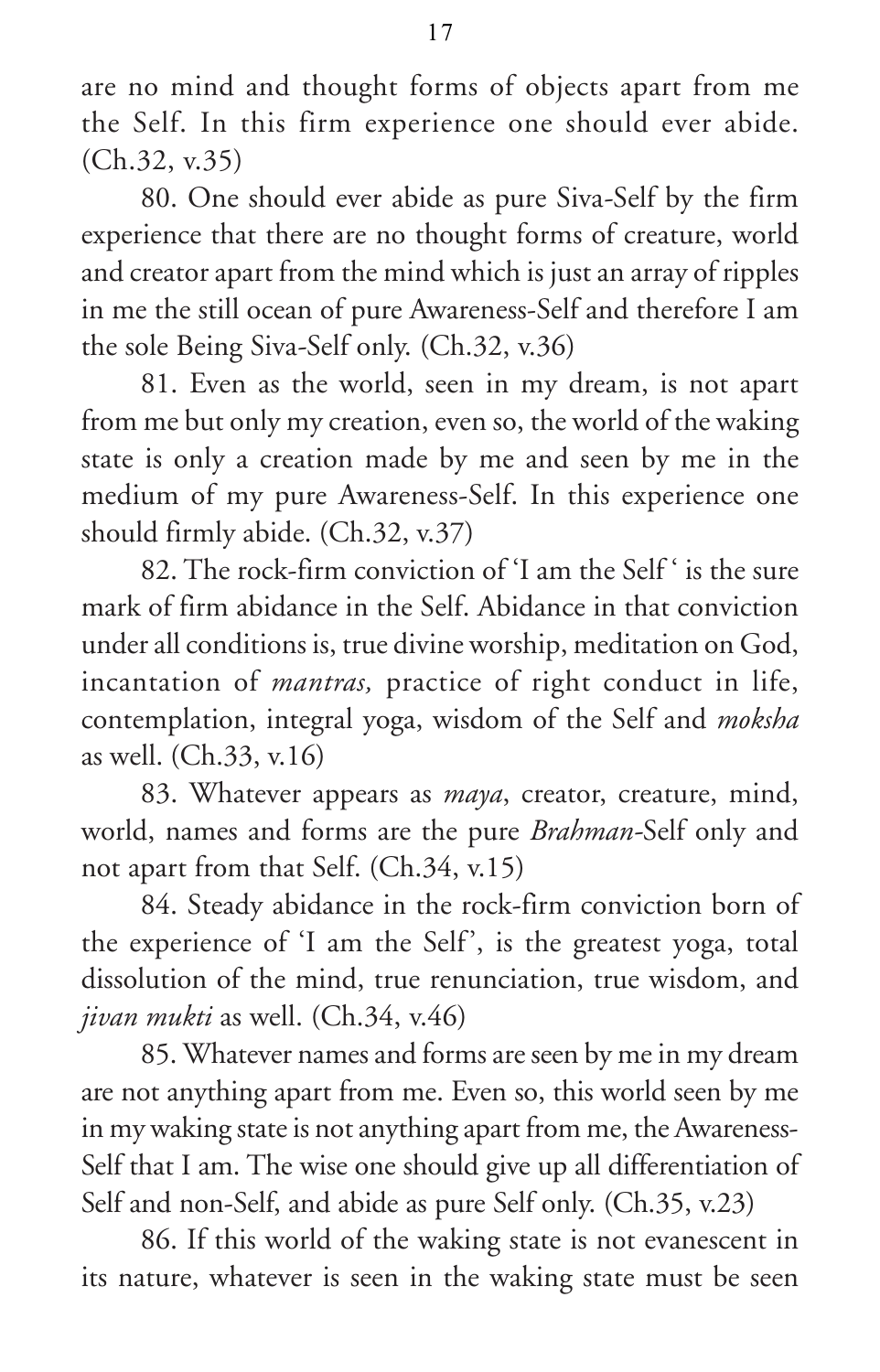during sleep also. Since I as pure Self exist alone and always, there is no room for thought of non-Self-world. I-Self-*Brahman* is the sole Existence. (Ch.35, v.24)

87. No world exists during the absence of the mind, and there is no mind apart from my awareness. So, mind and world are nothing apart from the Self, and I am ever that sole Existence-Awareness-*Brahman*-Self. The wise one should abolish all thought of differentiation of self and non-Self. (Ch.35, v.25)

88. I see neither mind nor world during my sleep. In my dream there is mind with its creation, the dream world. The dream world is falsified in my waking state. But I-Self exist always. Arguing thus, one must give up all differentiation of self and non-Self, and ever abide firmly as the thought-free alert Awareness-Self-*Brahman*. (Ch.35, v.26)

89. All diversities of world, mind, *maya* (confusing power of *Brahman*), wakefulness, dream, sleep, talk of you and me are evanescent, and yet, not apart from the Self. Thus wise one should give up all thought of Self and non-Self and abide as Self only. (Ch.35, v.27)

90. In dim light the illusion of a serpent is seen in a rope, and this serpent is nothing but the rope. Even so all illusion of non-Self exists in the Self only. Thus wise one should give up all thought of Self and non-Self and ever abide firmly in the peace of the Self. (Ch.35, v.28)

91. In the wisdom of integral experience, I am the nondual, transcendental, motionless, peaceful, bondagefreedom-notion-free, sky of pure consciousness only. With this experience one should reject all differentiation of Self and non-Self and ever abide firmly in the peace of *Brahman-*Self. (Ch.35, v.33)

92. One should give up all *hatha* yogic practices like breath control, all religious dogmas and their diverse *sadhanas*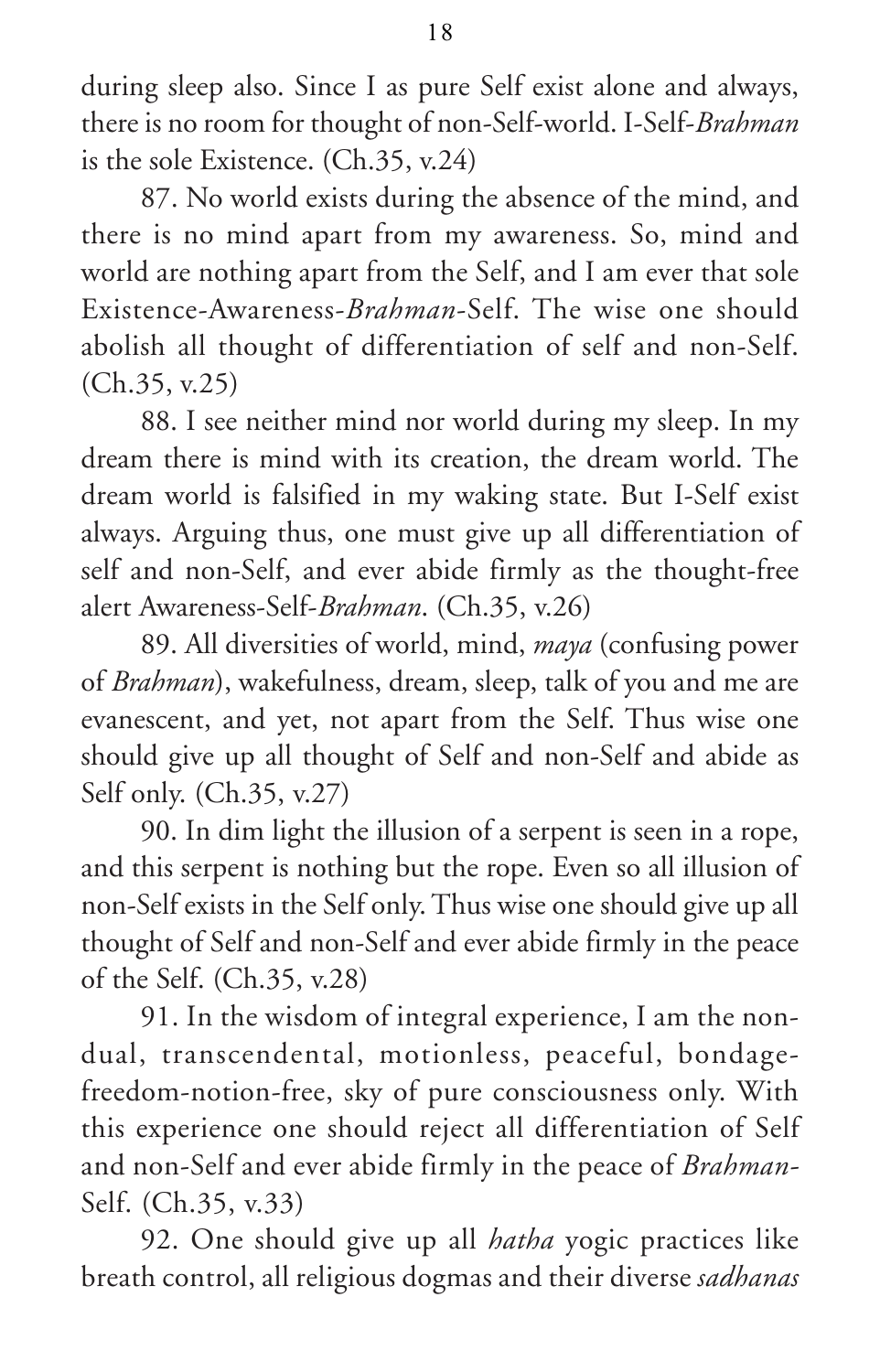and be ever satisfied in simple abidance as the Self only. (Ch.35, v.38)

93. Only those who contemplate on Lord Siva*-*Self, the pure supporting screen of all manifestation, gain the pure experience of *sahaja nirvikalpa samadhi*. Apart from this devotion to Lord Siva (the Pure-Alert-Awareness-Self) there are no other means leading to liberation. (Ch.35, v.44)

94. The non-dual sole being existing in deep sleep conjures up a world in the dream state. Even so, the shadow world conjured up in the waking state is the work of the power, inherent in one's own *Brahman-*Self. Abiding firmly in the experience of pure *Brahman-*Self, one finds that the mind and all its confabulations are lost for ever. (Ch.36, v.25)

95. One should remain firm in the conviction 'I am the Self' and reject all thoughts like 'I am this body' and 'This world is real'. If one maintains this habit unremittingly, this false belief will drop away even as a flower held in the hand slips away when one falls into deep slumber. (Ch.37, v.33)

96. One is solely responsible for one's own liberation or bondage, since the choice of destroying the restless mind or allowing it to roam at large rests with that one only. Therefore, one should conquer the restless mind by steady abidance in the pure thought-free Alert-Awareness-Self only. This steady abidance is *moksha*. (Ch.38, v.7)

97. You are the sole supreme Godhead, the Self. There is nothing apart from you. This, we declare to be the ultimate truth after a complete analysis of all the scriptures. By the holy feet of Siva, we swear this to be the truth beyond all doubt. By the feet of the *Sat* Guru, we swear again that this is the truth declared by the *Upanishads*. (Ch.38, v.9)

98. All charitable gifts, all pilgrimages to sacred places, all sorts of *mantra-japa* and worship of diverse gods must be firmly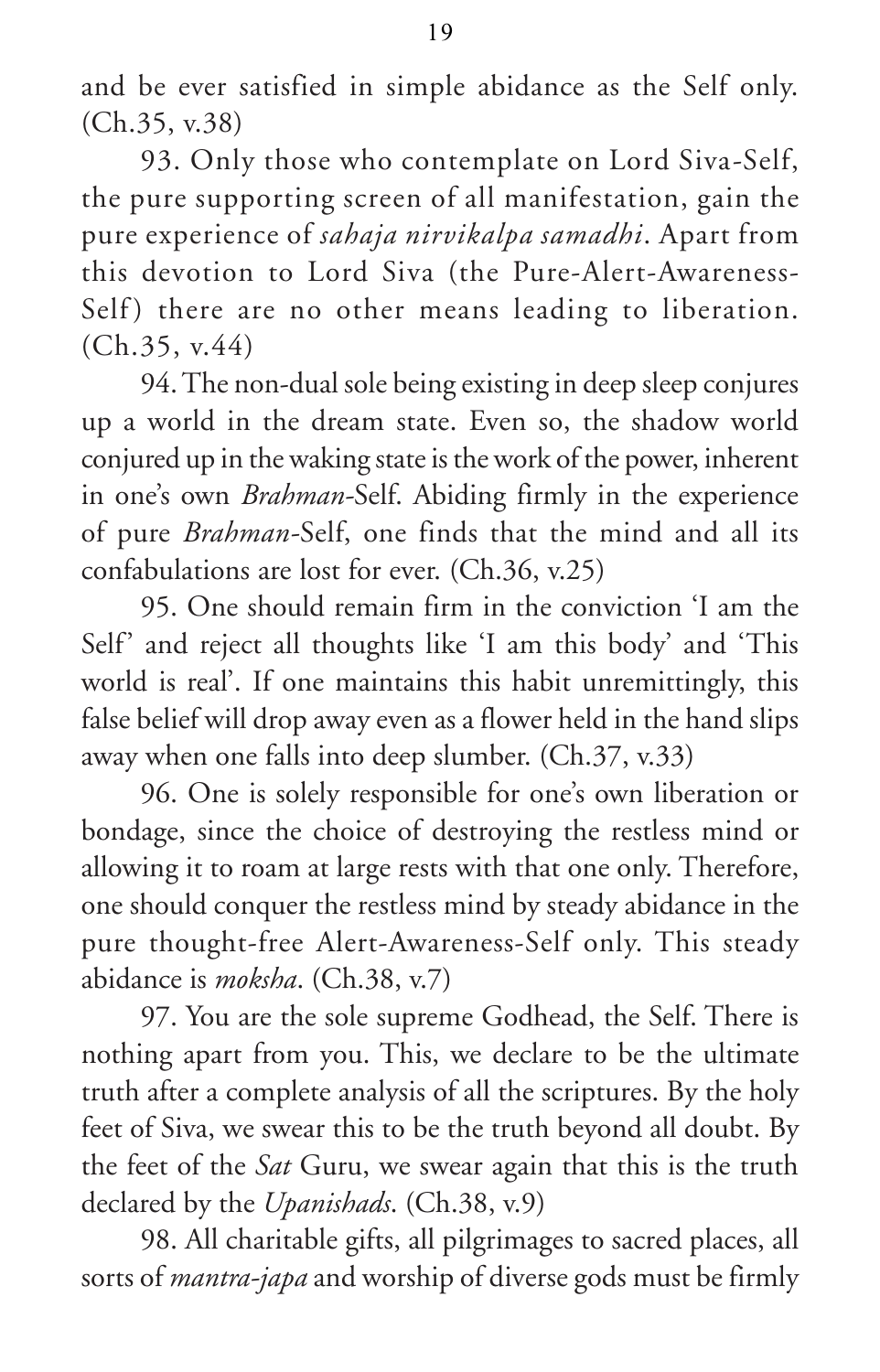given up in favour of steady practice of the teachings of this book only. (Ch.38, v.24)

99. All yogic practices, all philosophic pursuits, all devotional exercises, and all faiths and beliefs should be abandoned. One should confine oneself to practice of the teachings of this book only. (Ch.38, v.25)

100. By the sole practice of the teachings of this book, all confusion and ignorance will be destroyed. Firm abidance in the Self will be the positive result. With the fusion of the wisdom and peaceful bliss in the Self, *mukti* will be attained. (Ch.38, v.29)

101. Only when all sins are washed off by the practice of virtues running through many lives, one gets the rare opportunity of securing this treatise and practising its tenets. By the feet of Lord Siva we declare that only those whose cycle of births and deaths has come to an end with this life will ever get this treatise in their hands and practise its teachings. (Ch.38, v.40)

Verses 102 to 121. these 20 contain the declarations of the disciple Nidaga before his teacher Ribhu, expressing the spiritual achievements secured by him by the grace of his teacher, and expressions of his gratitude to his teacher, Ribhu.

102. O My Lord *Sat* Guru! By thy grace I have, in a split second, shed all sense of differentiation of Self and non-Self; I have attained the certainty that all is *Brahman* and I am that *Brahman-*Self; I have become settled in the eternal bliss of *Brahman-*Self. (Ch.39, v.7)

103. I am verily the *Sat-Chit-Ananda-Brahman-*Self. I am the eternal undisturbed peace devoid of name and form. I am the flawless integral whole of all existence. Firmly I am settled in my sole *Brahman-*Self. (Ch.40, v.10)

104. Oh! I have become Brahma, Vishnu, Rudra, Mahesa, Sadasiva, Parameswara and his spouse Parvati, Vinayaka,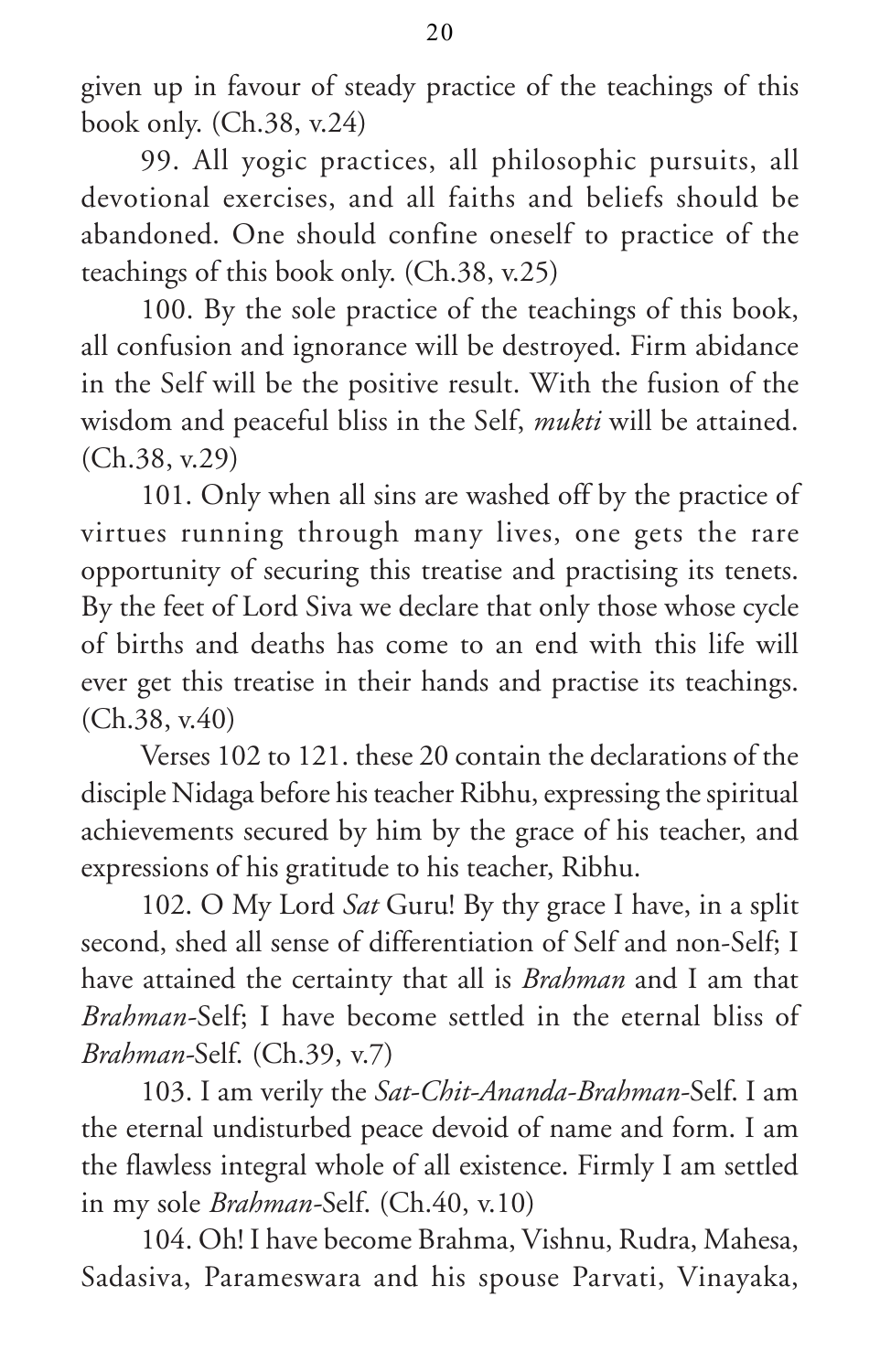Subrahmanya, cohorts of sides hosts (Siva *ganas*) and devotees of Lord Siva, all rolled into one! (Ch.41, v.-15)

105. I am myself all the d*evas* (celestials beings) and *asuras* (denizens of the nether world), Indra the Chief of the *devas*, the Lord of the eight cardinal directions, the community of sages, the swarm of *rakshasas* (demons), and in fact, the denizens of this and all other worlds. (Ch.41, v.16)

106. I have become the five elements, multitudinous worlds scattered in the skies, all existing things and their histories, all the *Vedas*, and all the diversities of name and form. (Ch.41, v.17)

107. At one stroke I have become the bodies, senses, and souls owning them, the mind, intellect, intuition, ego, the primal nescience and the restless commotion of spirit, and in short all that is seen and known.  $(Ch.41, v.19)$ 

108. That gracious person who gives these teachings is no doubt the embodiment of Lord Parameswara, His Devi Parvati*,* Vinayaka and God Shanmukha all rolled into one. (Ch.4, v.5)

109. He is again, Nandikeswara*,* Dattatreya*,* Dakshinamurti, and in short, the Supreme Lord Siva Himself (Ch.42, v.6)

110. After being duly initiated into these teachings by the *Sat Guru*, the disciple must, as long as life lasts in him, provide his teacher liberally with money, food, clothing and shelter and loving devotion. This is the *sine qua non* for the disciple's *mukti*. (Ch.43, v.11)

111. Further, he should adorn his forehead and body with *vibhuti* (sacred ash) in the prescribed manner, as this use of *vibhuti* alone will entitle him to Lord Siva's grace which removes all impediments to salvation. (Ch.43 v.12)

112. The habitual smearing of the body with *vibhuti* is called *pasupatha vratham* (austerity in devotion to Siva). This practice quickens the attainment of Self-knowledge. O Lord *Sat* Guru! By this practice I earned the merit for arriving at thy holy feet which have led me to salvation. (Ch.43, v.13)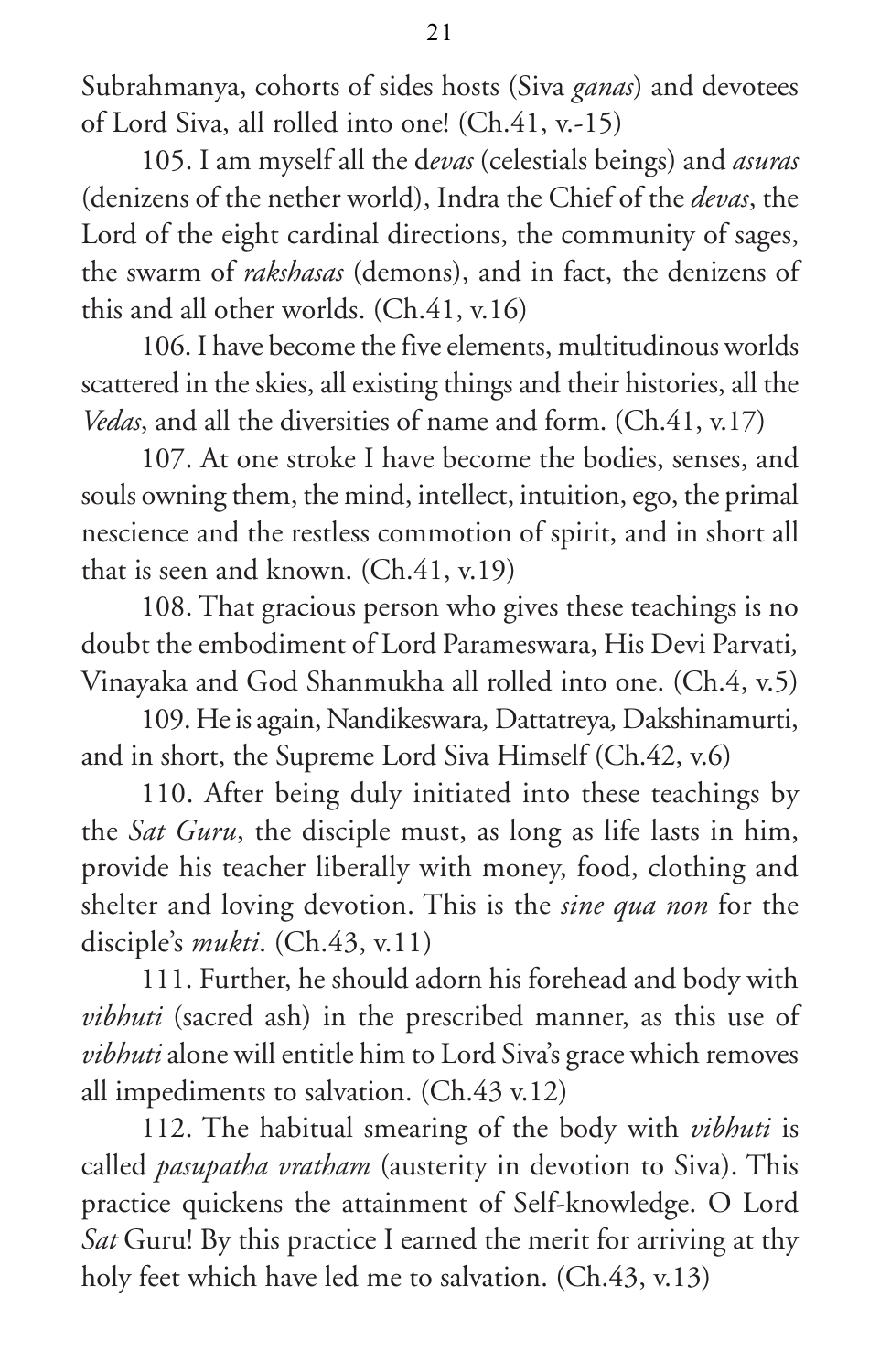113. I am ever the eternal, pure, all knowing, free, unshakeable, non-dual, integral Self. This is the firm conviction of the experience of the *jivan mukta* in the Self. (Ch.43, v.28)

114. That mature *Jnani* who is lost in the *maha mounam* (total stillness) of the pure effulgent Awareness-*Brahman-*Self, devoid of the least trace of nescience, totally devoid of all consciousness of the body and its three states of waking, dream and sleep, devoid of all distinctions of name and form and devoid of any thought of bondage or freedom is a *videha mukta*. (Ch.43, v.29)

115. Thou hast, O Lord *Sat* Guru, taken me across the boundless ocean of *samsara* in the boat of Self-knowledge. To me, floundering in the misery of the belief that 'I am the body' thou hast taught that 'I am the *Brahman-*Self' and vouchsafed to me the bliss of all embracing Awareness-Being. To thee, I render these devout salutations. (Ch.44, v.16)

116. Salutations to thee, my Lord *Sat* Guru! Thou hast destroyed my illusion that I am the body and that the world is apart from me and is real. Thou hast given me the experience of my own *Brahman-*Self. Thou hast destroyed my wrong belief that karma (action) is the road to salvation, and showing that knowledge alone could make one free. Thou hast given me my salvation in the Self (Ch.44, v.17)

117. To that divine Grace-embodied, to that Omnipresence beyond compare, to that Siva-Self *Sat* Guru, I render devout salutation. (Ch.44, v.18)

118. To that *Sat* Guru who is the core of my Self, who destroyed my nescience by the gift of Awareness-Self, to that embodiment of Self-knowledge, do I offer these salutations. (Ch.44, v.19)

119. Salutations to the *Sat* Guru who is the embodiment of undisturbed peace, without attributes, eternal purity, all